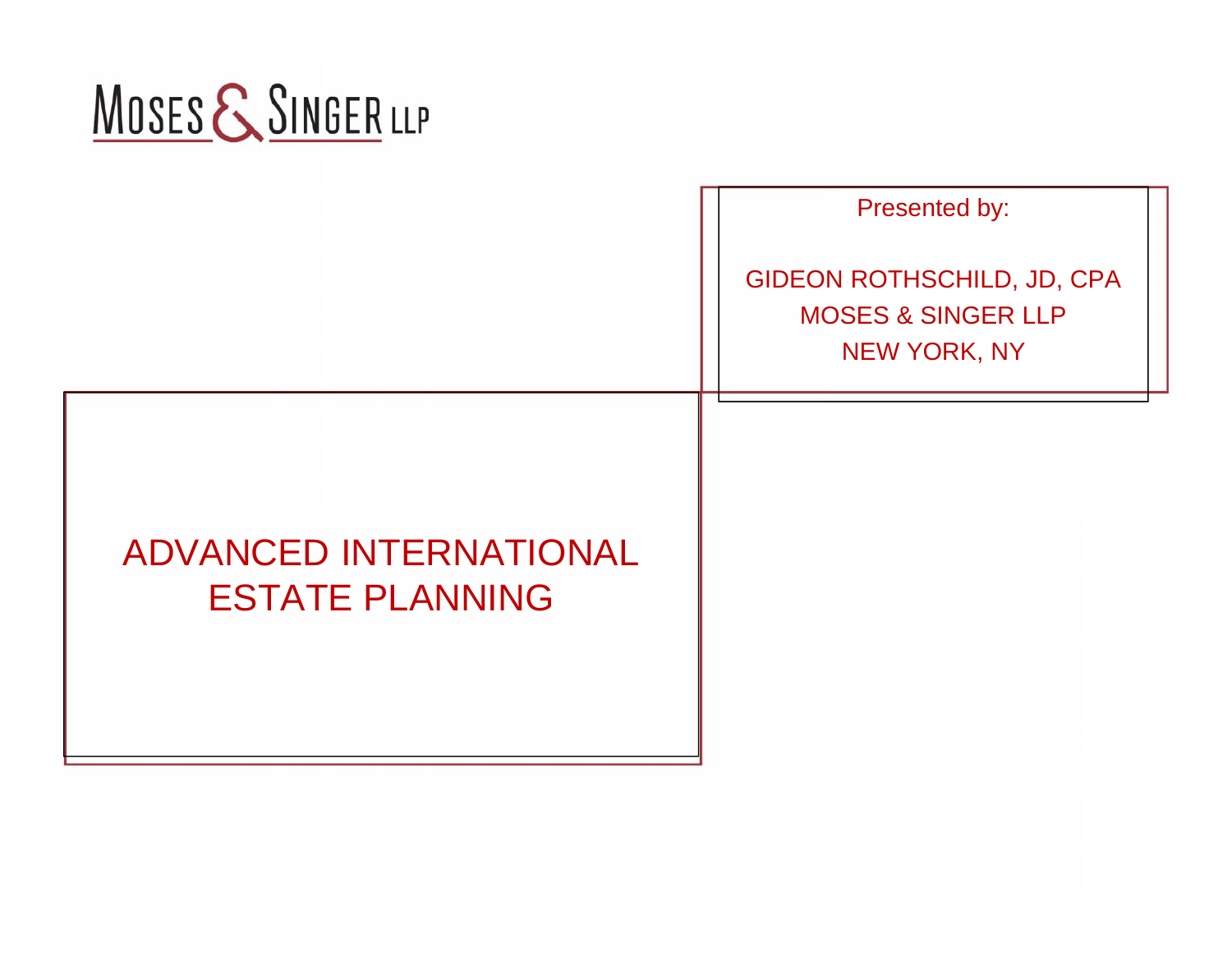#### General Rules

- For U.S. Income Tax purposes, Non-Resident Alien ("NRA") subject to tax on:
	- income derived from sources within U.S.; or
	- income effectively connected with conduct of trade or business within U.S.
- For estate, gift and generation-skipping transfer tax purposes, NRA subject to tax only on NRA's assets situated in the U.S.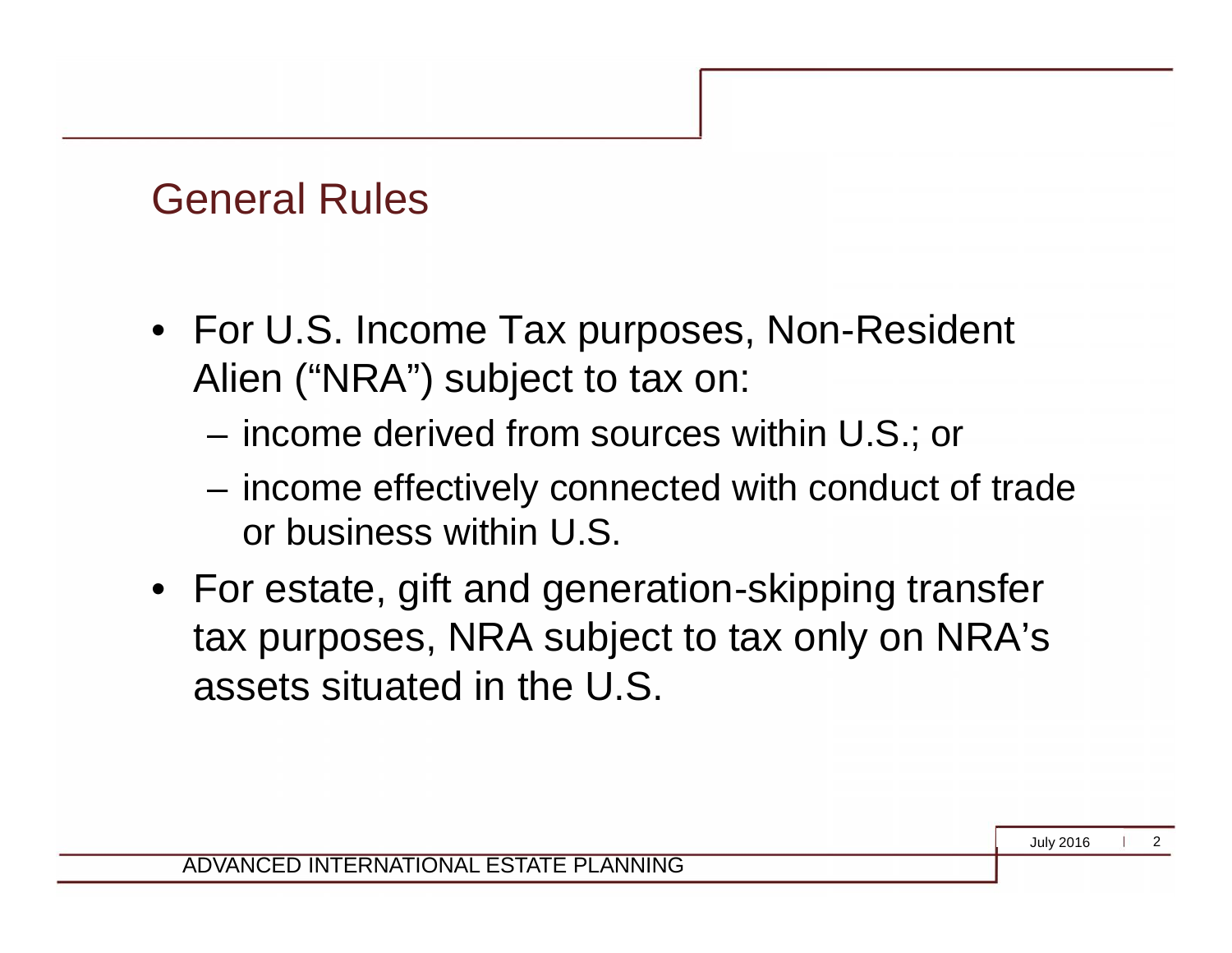# General Rules (Continued)

- NRA entitled to a unified credit of \$13,000, exempting \$60,000 from U.S. estate tax. A taxable estate of \$1 million is subject to more than \$300,000 estate tax.
- Unlimited marital deduction for property transferred to non-U.S. citizen spouse only if is transferred to a Qualified Domestic Trust ("QDOT")
- NRA's estate is entitled to deductions on a proportionate basis under §2053 and §2054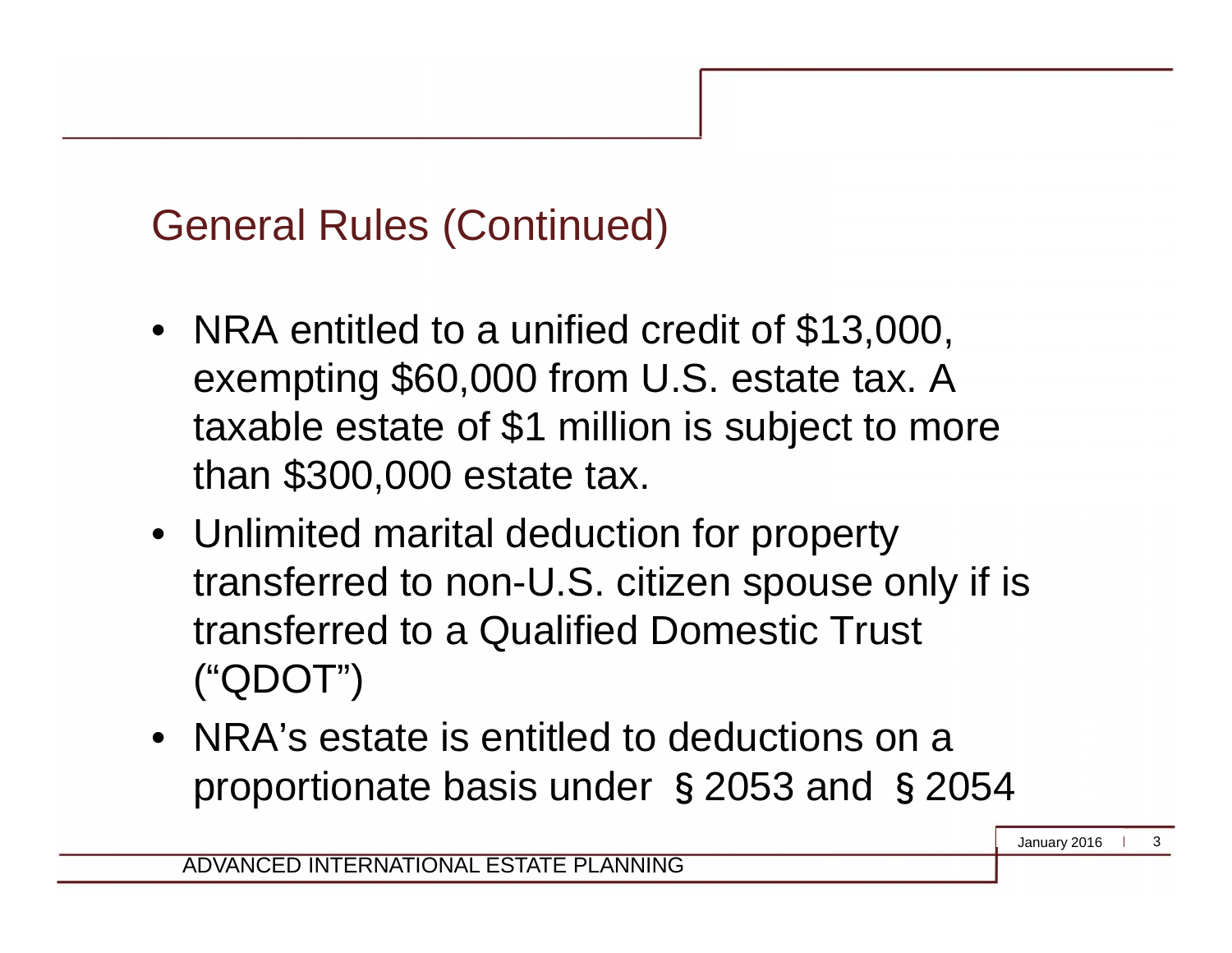#### Qualified Domestic Trust

- To obtain marital deduction for transfers to non-US citizen spouses, a QDOT trust is required. IRC § 2056A
	- Marital deduction trust requirements
	- Requires U.S. Trustee or bond
	- Estate Tax withholding on principal distributions (unless exception applies)
	- Timely election required
	- Requires trust to be subject to administration in the U.S.
- If property located outside the  $U.S.$  particularly civil law jurisdictions - trust ownership may not be permitted.
- QDOT not permitted for lifetime gifts Annual exclusion gifts permitted up to \$148,000 (indexed for 2016) to non-citizen spouses.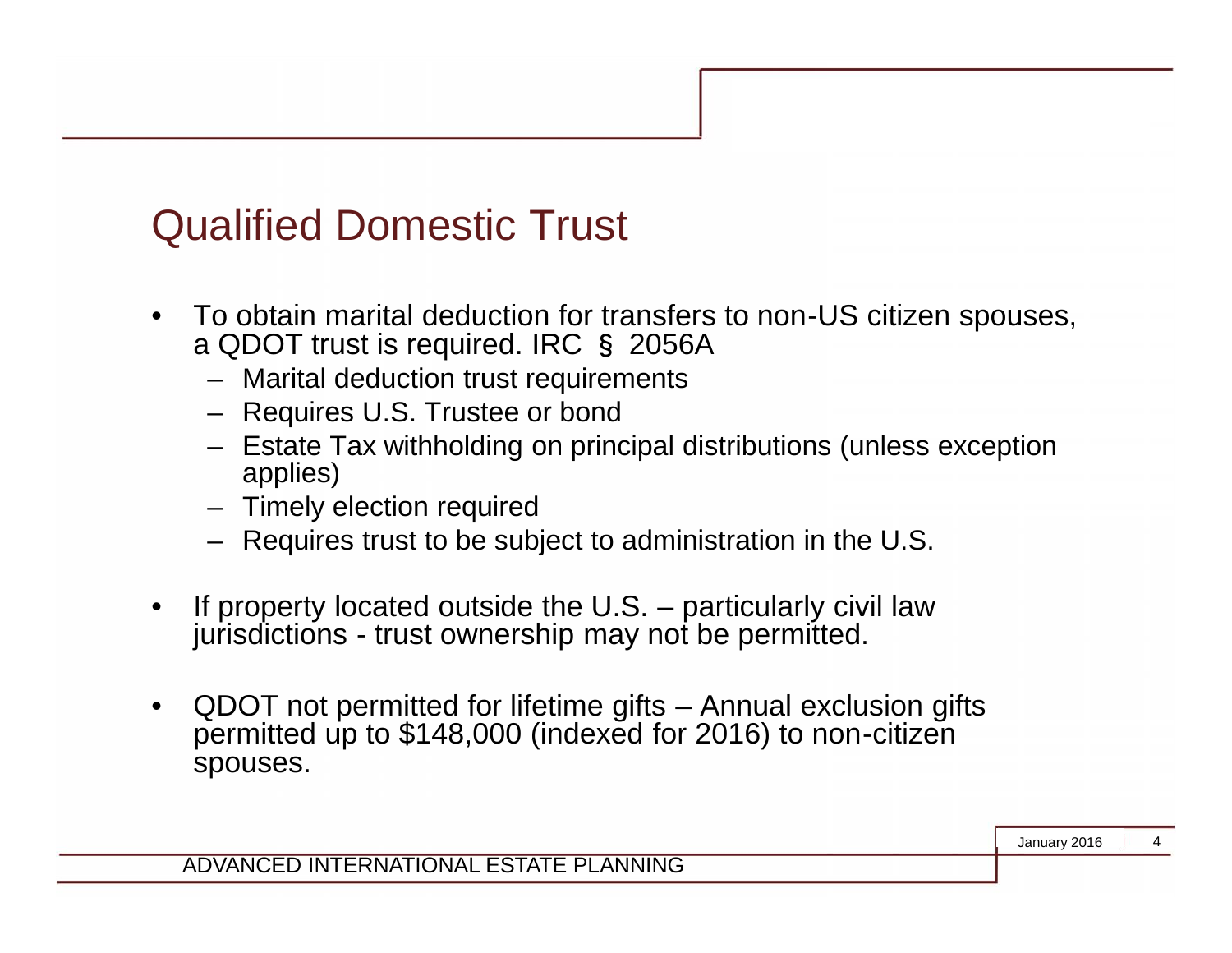# Residency for Income Tax Purposes

- Lawful permanent resident of the U.S. at any time during the calendar year (i.e., a "green card" holder);
- Present in the U.S. for 183 days or more during the current calendar year;
- Present in the U.S. for more than 31 days and less than 183 days during the current calendar year but meets the "substantial presence test"; or
- Makes an election to be treated as a resident alien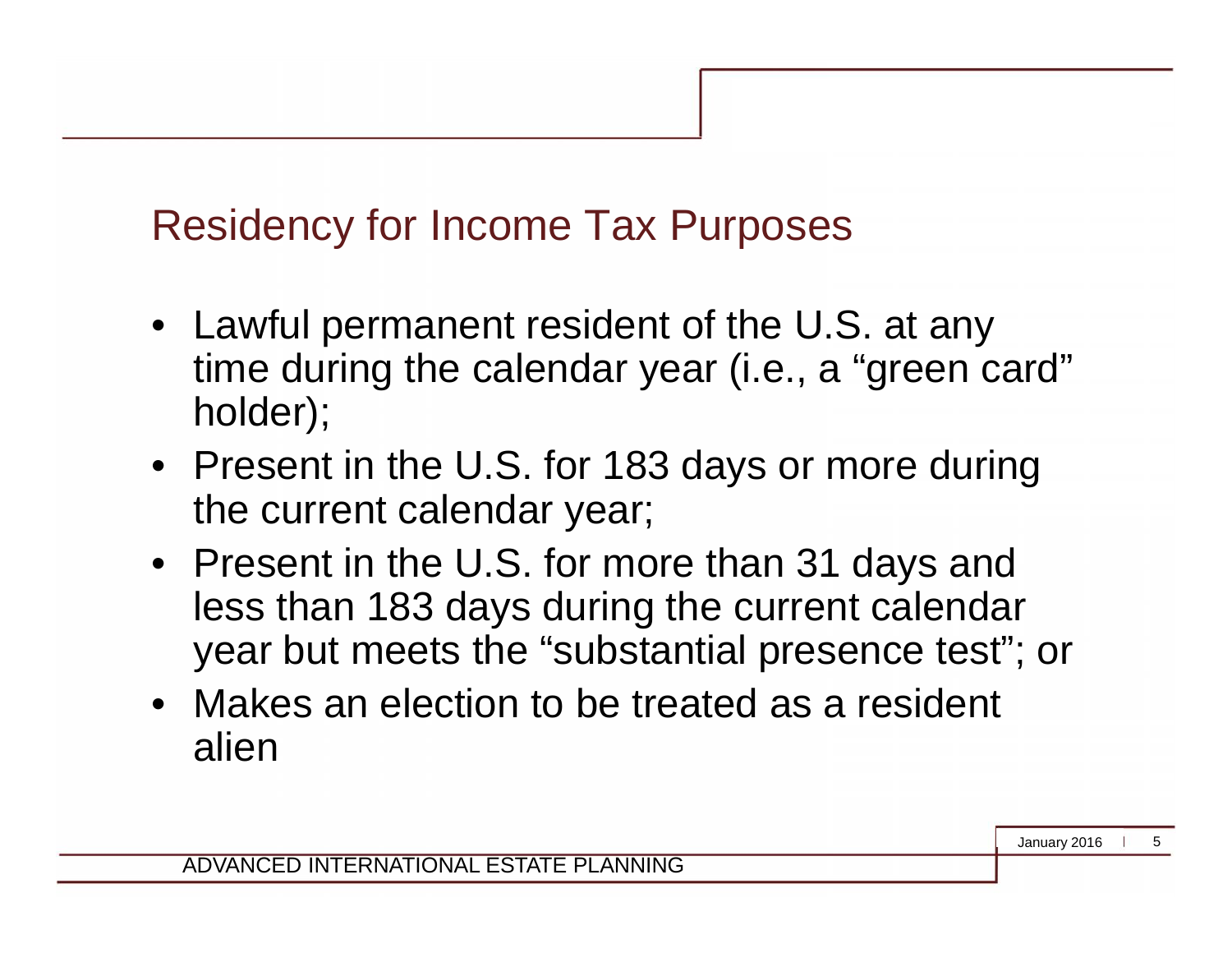#### Substantial Presence Test Met if:

- The sum of the days present in the U.S. during current year plus 1/3 of the days present in the U.S. in the immediately preceding year plus 1/6 of the days present in the U.S. in the second immediately preceding year equals or exceeds 183 days (unless the individual is present for less than 183 days and has a closer connection to another country)
- Example: NRA spent the following days in U.S.
	- $-2015$  120  $*$  1 = 120  $-2014$  150  $*1/3 = 50$
	- $-2013$  90  $*1/6 = 15$
	- Total 185

ADVANCED INTERNATIONAL ESTATE PLANNING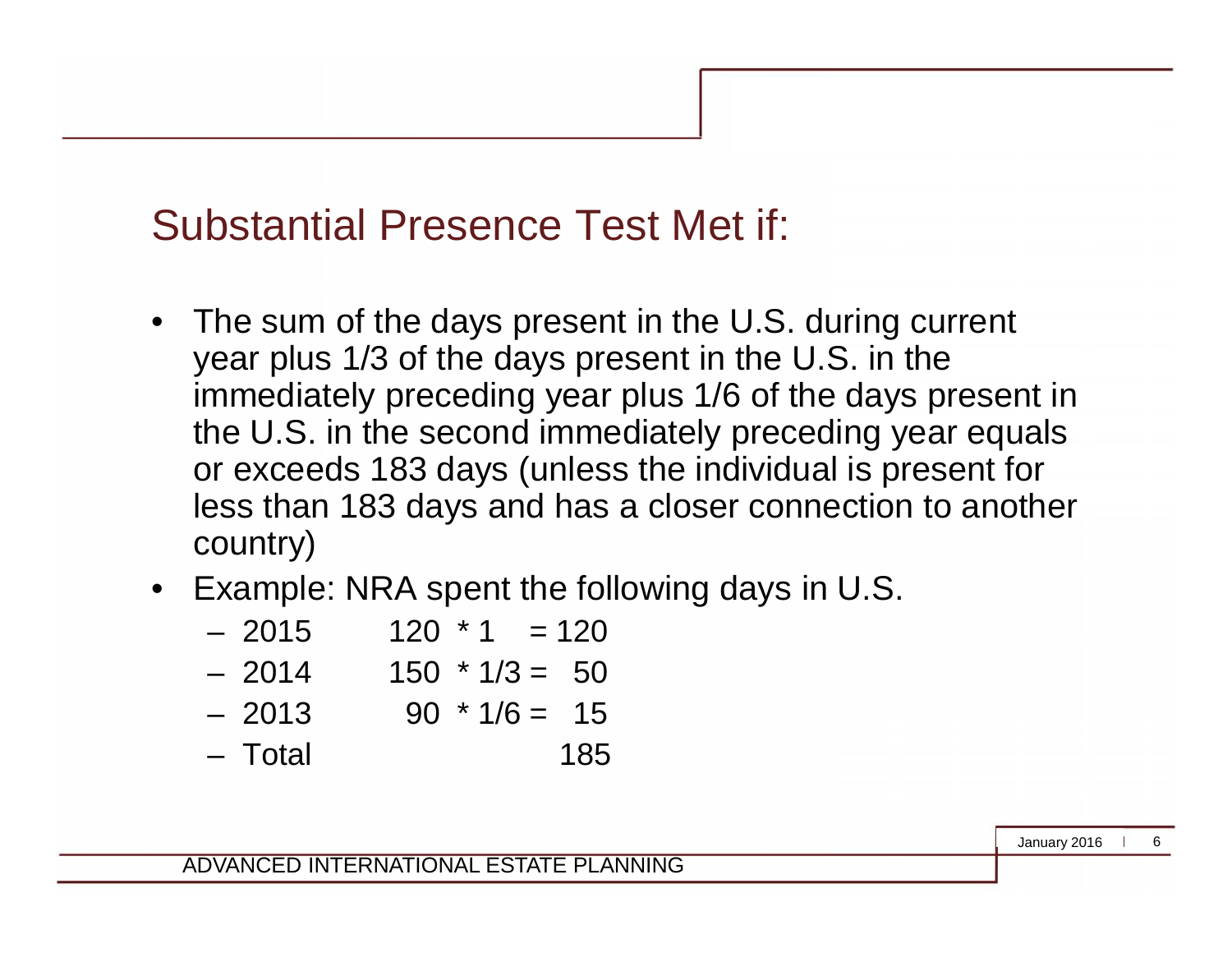#### Residency for Estate and Gift Tax Purposes

- Classification depends upon domicile
- Domicile means (i) having a physical presence and (ii) present intention to remain indefinitely
- Subjective Test
- Possible to be treated as resident of U.S. for purposes of income tax and not estate and gift tax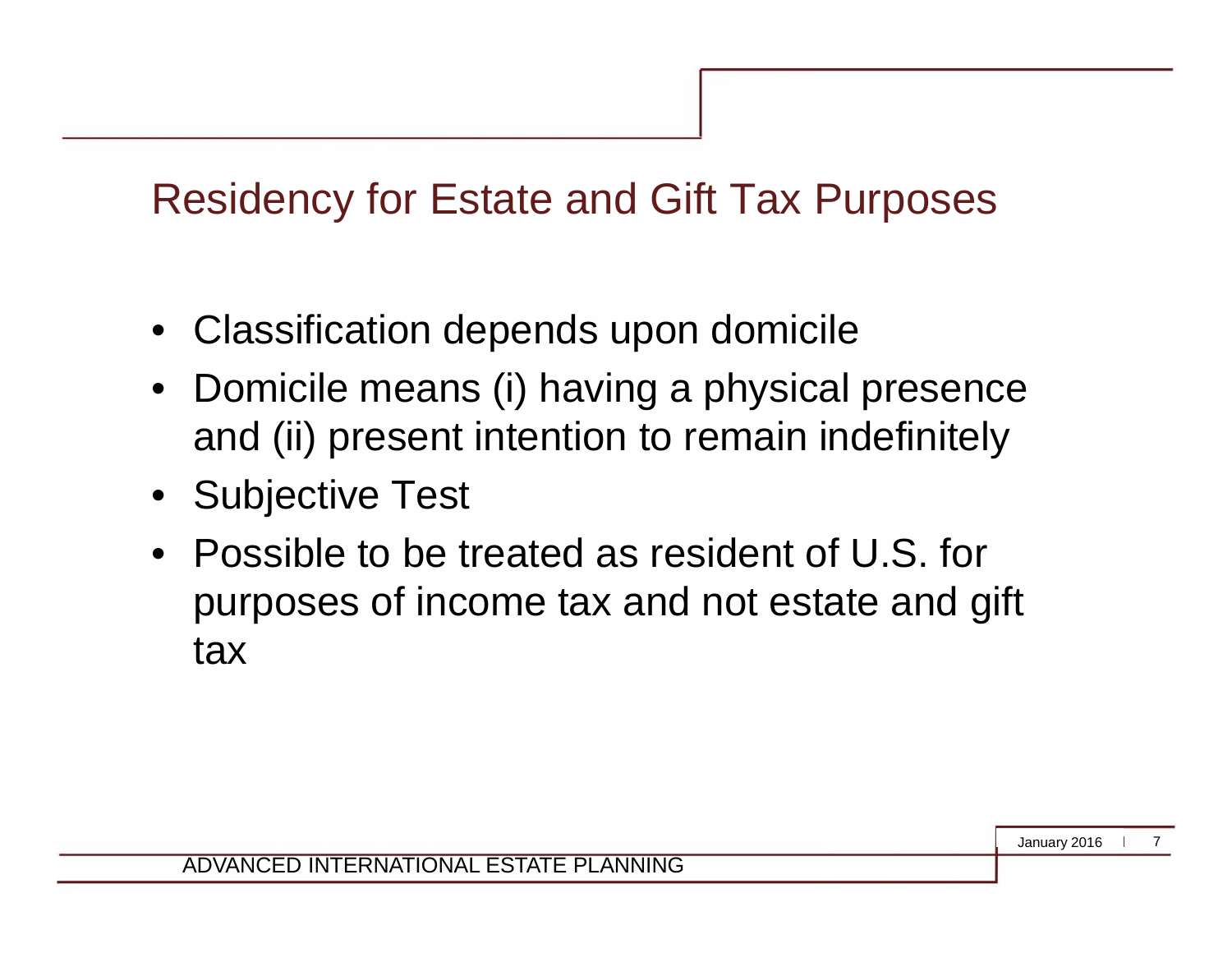Income Derived from Sources within U.S. for Income Tax Purposes

- Dividends from domestic corporations
- Rental income from real property located in U.S.
- U.S. royalties
- Capital gain from the sale of real property located in the U.S.
- Salary for services performed within the U.S.
- Interest on debt obligations. Exception for (i) portfolio interest, and (ii) bank deposit interest (but not money market accounts)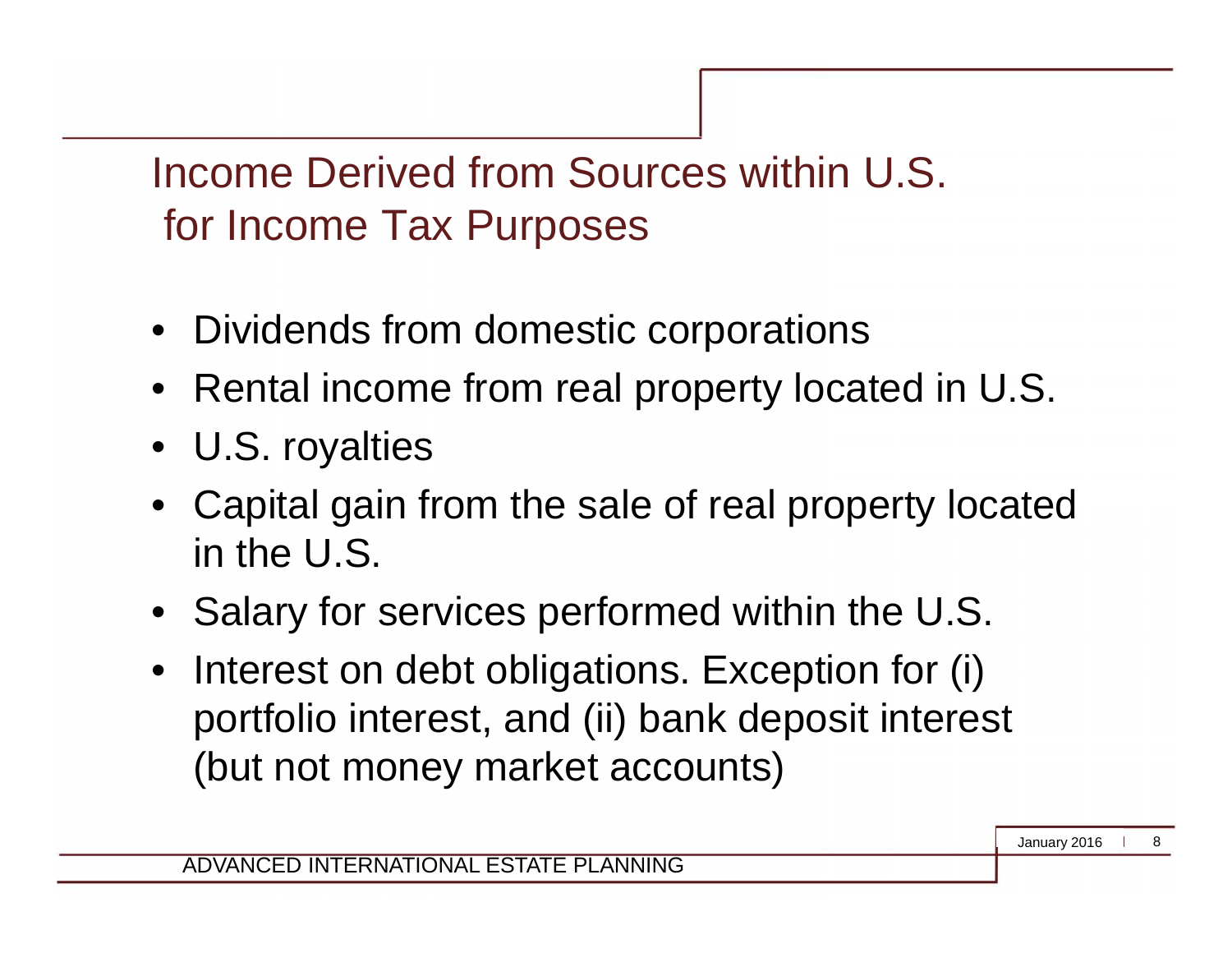# Property Law Considerations

- **Marital property**
- Community property
- Foreign marital agreements
- Civil law versus common law
- Choice of law
- Situs of property
- Impact of applicable treaty
- Foreign "trust constructs" (stiftung, anstalt, usufruct, etc.)
- Planning for disposition of foreign property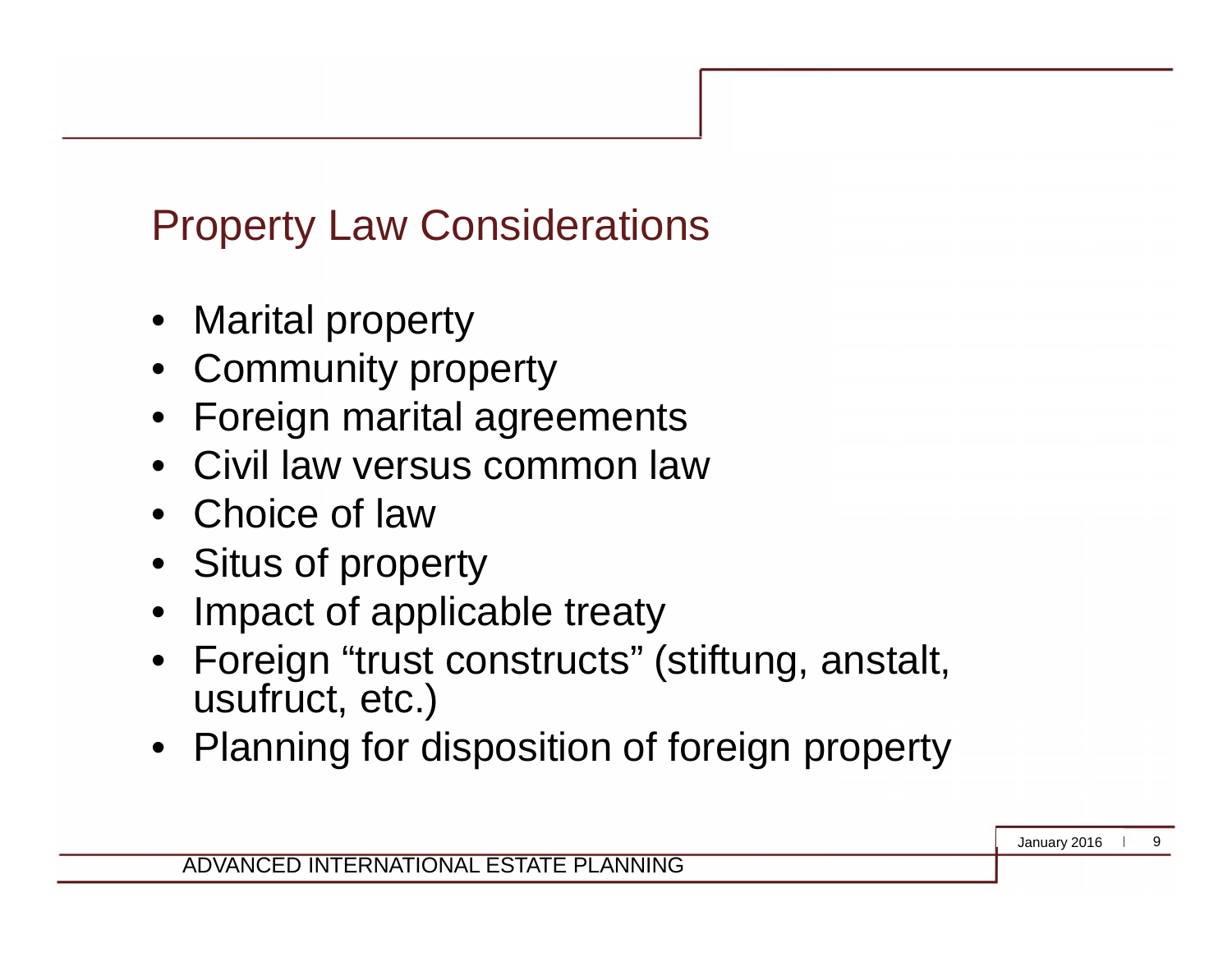# Succession Law Considerations

- Domicile
- Application of treaties
- Intestate succession
- Forced heirship
- Use of multiple wills
- To use or not to use a trust?
- Know when to involve foreign counsel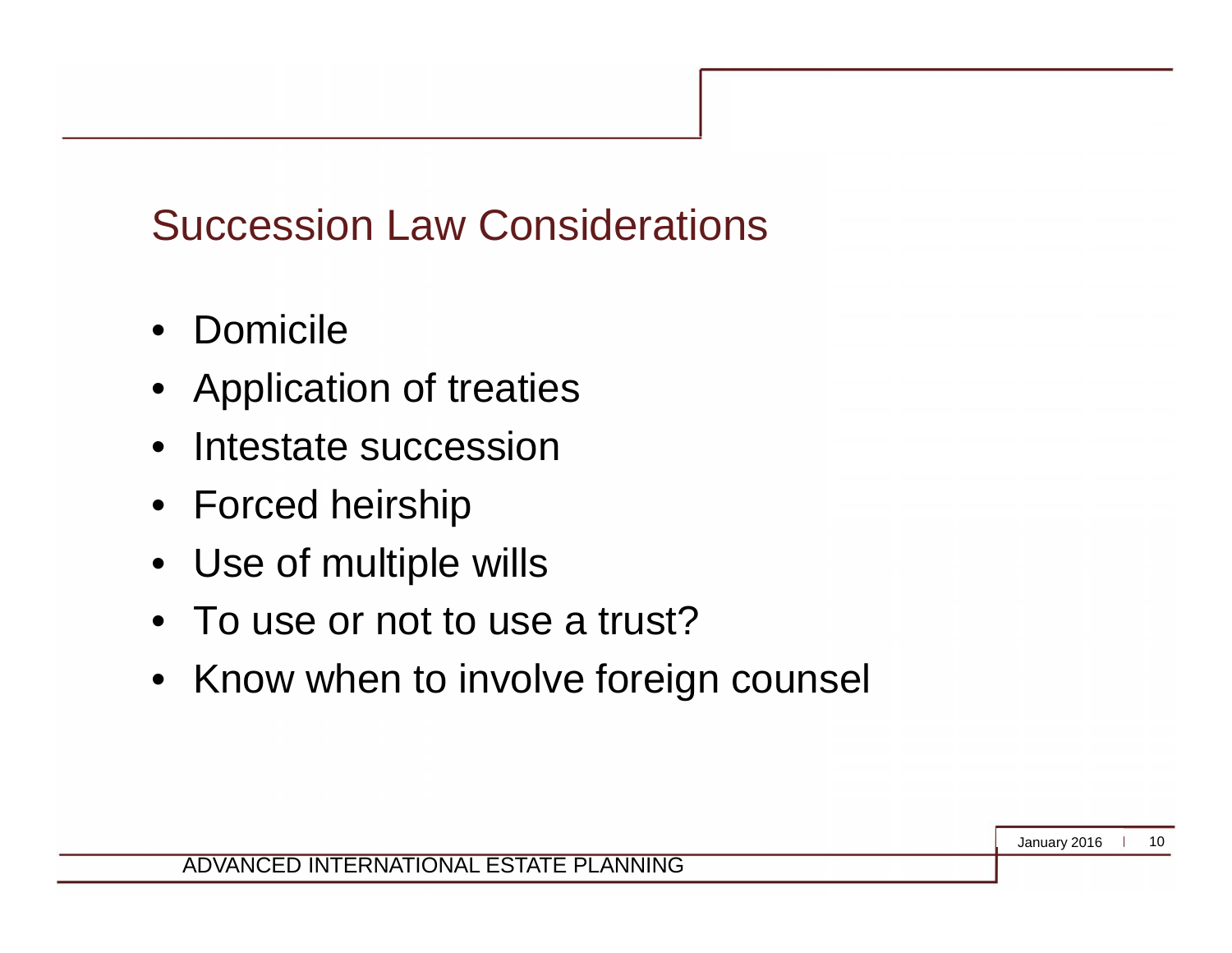#### EU Regulation

- Uniform approach to succession in EU
	- covers the transfer of property at death that would otherwise be subject to forced heirship or other succession laws.
	- comes into effect from August 17, 2015 in all EU member states except UK, Ireland and Denmark.
	- The court of each member state in which decedent has his/her "habitual residence" at time of death has jurisdiction on succession as a whole.
	- The law applicable to succession as a whole shall be the law of the state in which decedent had his/her habitual residence.
	- Decedent can have law of another jurisdiction apply provided he/she chooses the law of the state whose nationality he/she possesses at time of Will execution or at time of death.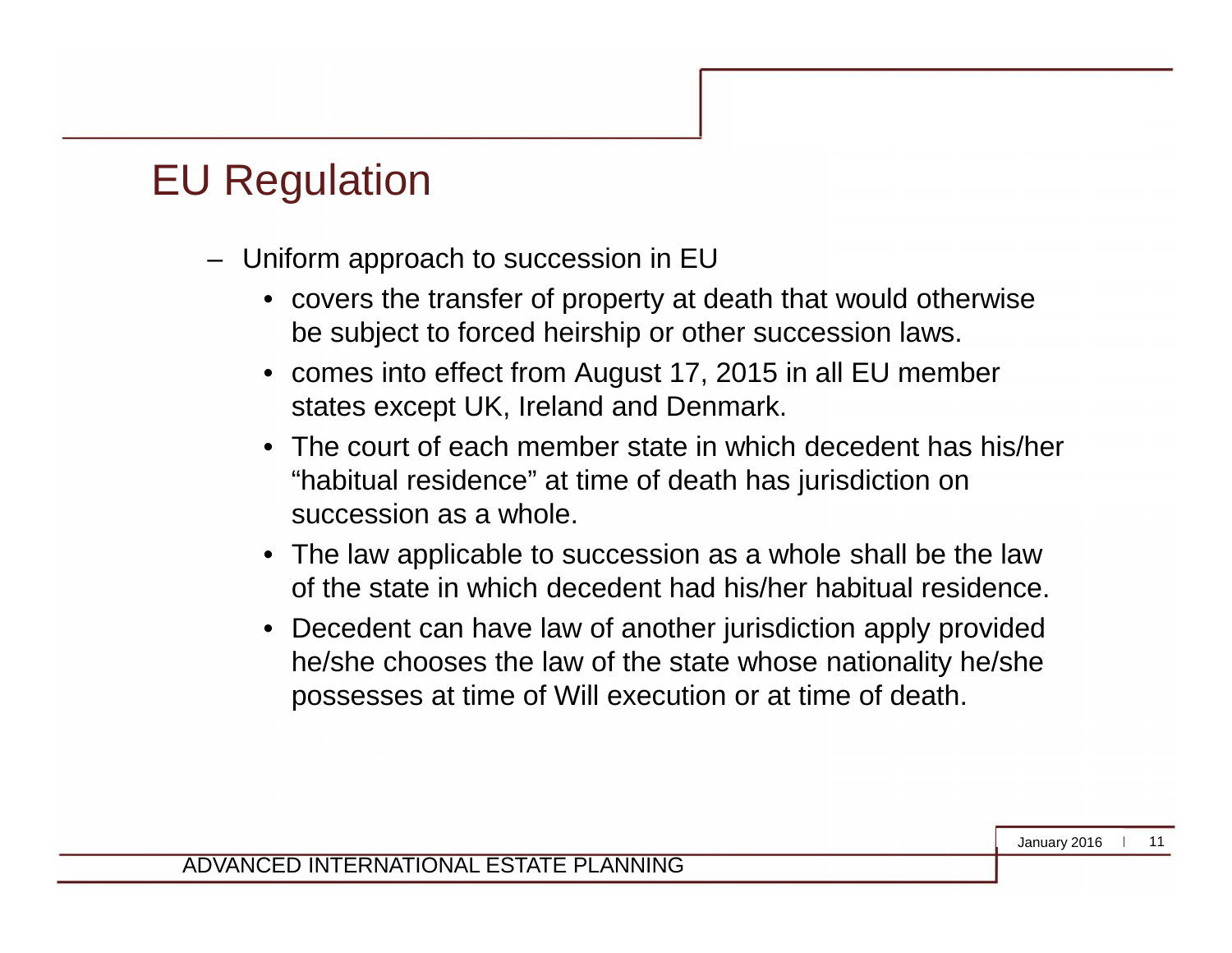# EU Regulation – (cont'd)

- Habitual residence
	- Though not defined in the Regulations, the Preamble provides that all relevant facts be taken into account to determine the place in which the "close and stable" connection existed.
		- Center of interests, country of nationality or location of assets are all relevant in determining habitual residence.
	- Even if a U.S. citizen moves to the EU to work, if he maintains assets and social life in the U.S., his habitual residence can still be the U.S. Effect on planning for U.S. citizens with assets in EU states.
	- The courts where the U.S. citizen had a habitual residence have jurisdiction to rule on decedent's succession as a whole regardless of where his/her assets are located.
	- If the U.S. citizen does not want a court of the FU state to rule on matters regarding U.S. property, consider having separate Wills for property in the U.S. and for EU property.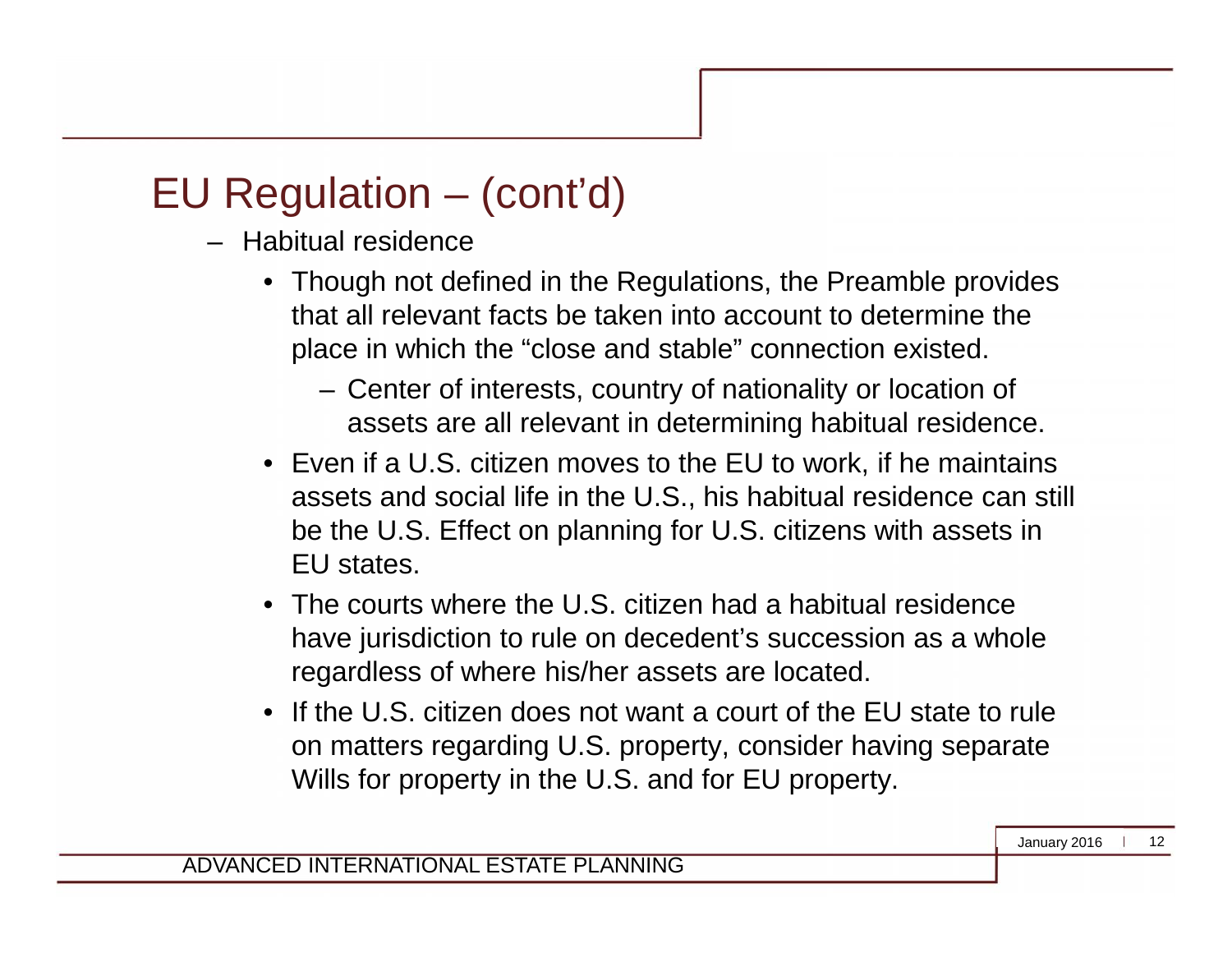#### EU Regulation – (cont'd)

- An exception to the general rule of using the law of habitual residence authorizes a testator to select the law of his/her nationality to govern the succession as a whole.
	- The choice must be made in a Will and if the testator selects U.S. law, that law will govern all property including EU assets.
	- Choice of law is limited to the testator's nationality at time of Will execution or at death.
	- Choice of law will also apply to validity of Will.
	- Exception to the foregoing applies (1) to immovable property or other assets in an EU state which is subject to special rules based on economic or family considerations and (2) "in rem" property rights under the law of a member state.
- Since Regulation refers to the law of one's nationality, it is unclear, in the case of a U.S. citizen, which law governs the disposition since the laws differ among the states.
	- Consider including a statement in the Will that selects the laws of a state in the U.S. to govern successions because the testator has closest connections thereto.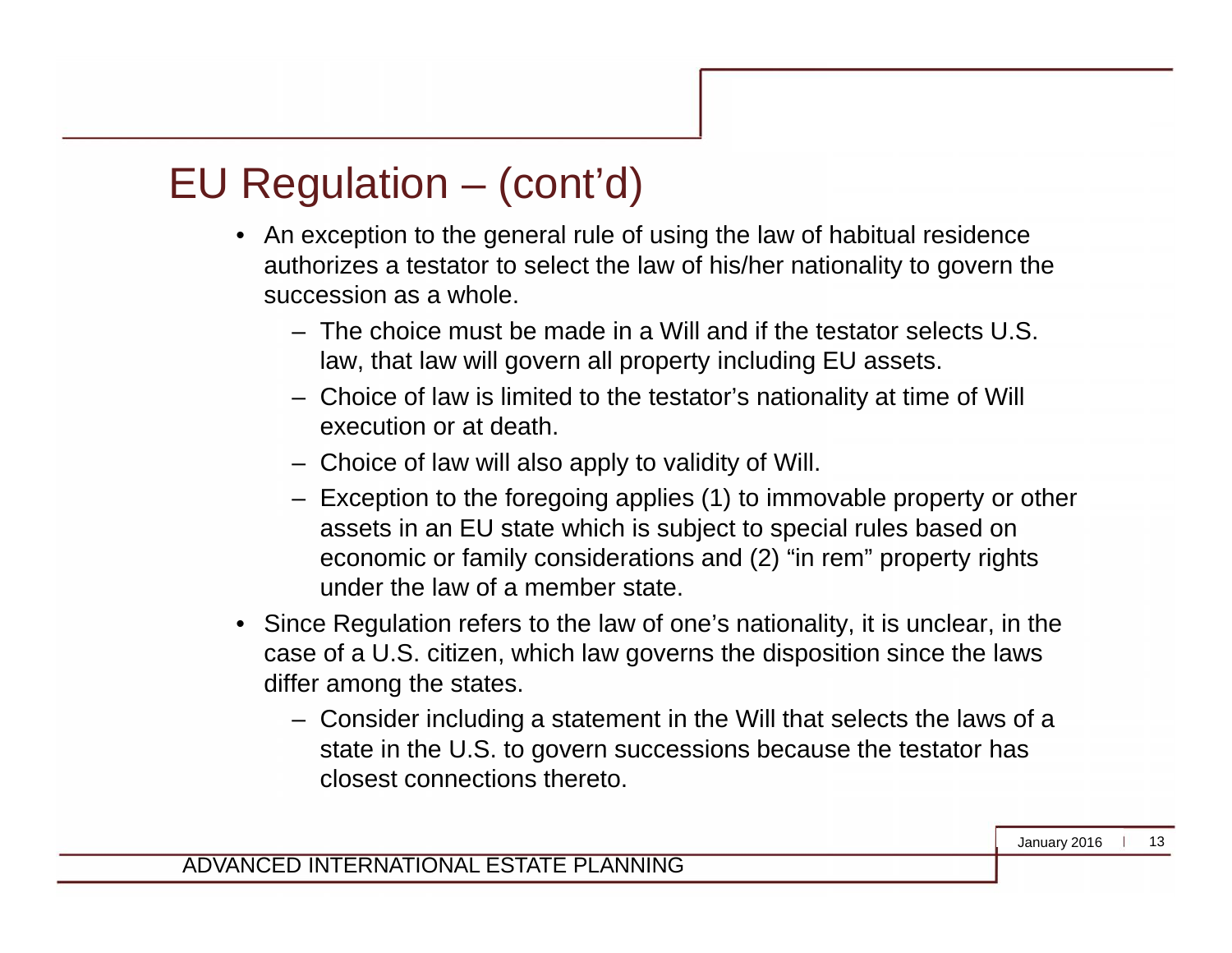Property Situated within U.S. for Estate Tax Purposes

- Real property
- Tangible personal property
- Shares of domestic corporations
- Debt obligations issued by the U.S. or a U.S. person unless income would be exempt portfolio interest
- Deposits with a branch in U.S. of a foreign corporation, if the branch is engaged in the commercial banking business
- But consider treaty override provisions.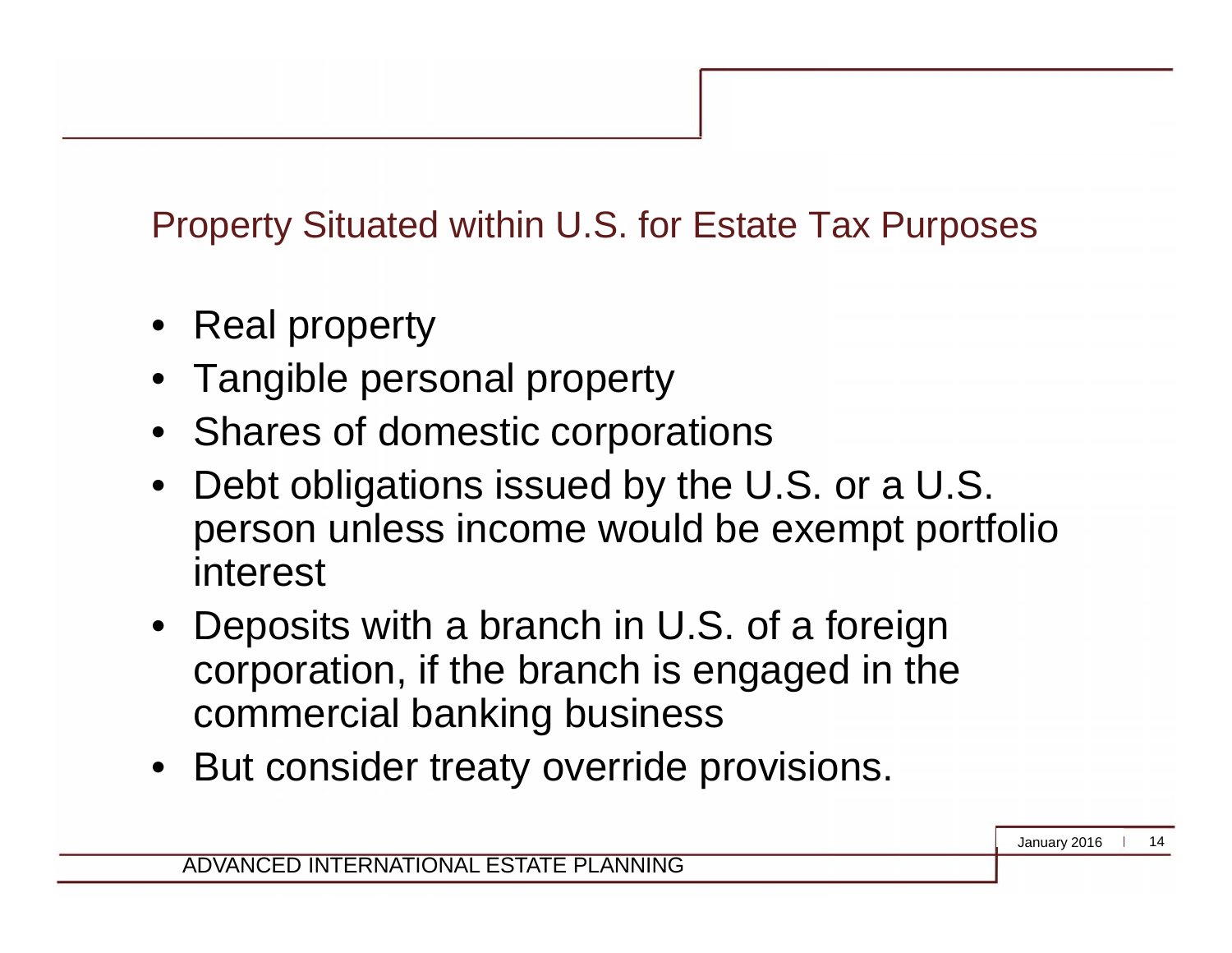#### Property Situated Outside U.S. for Estate Tax Purposes

- Real property located outside U.S.
- Tangible personal property located outside U.S.
- Shares of stock issued by a corporation which is not a domestic corporation
- Amounts receivable as insurance on the decedent's life
- Deposits with a branch outside of the United States of a domestic corporation or domestic partnership if the branch is engaged in the commercial banking business
- Any debt obligation, the primary obligor of which is neither (i) a U.S. person, nor (ii) U.S. government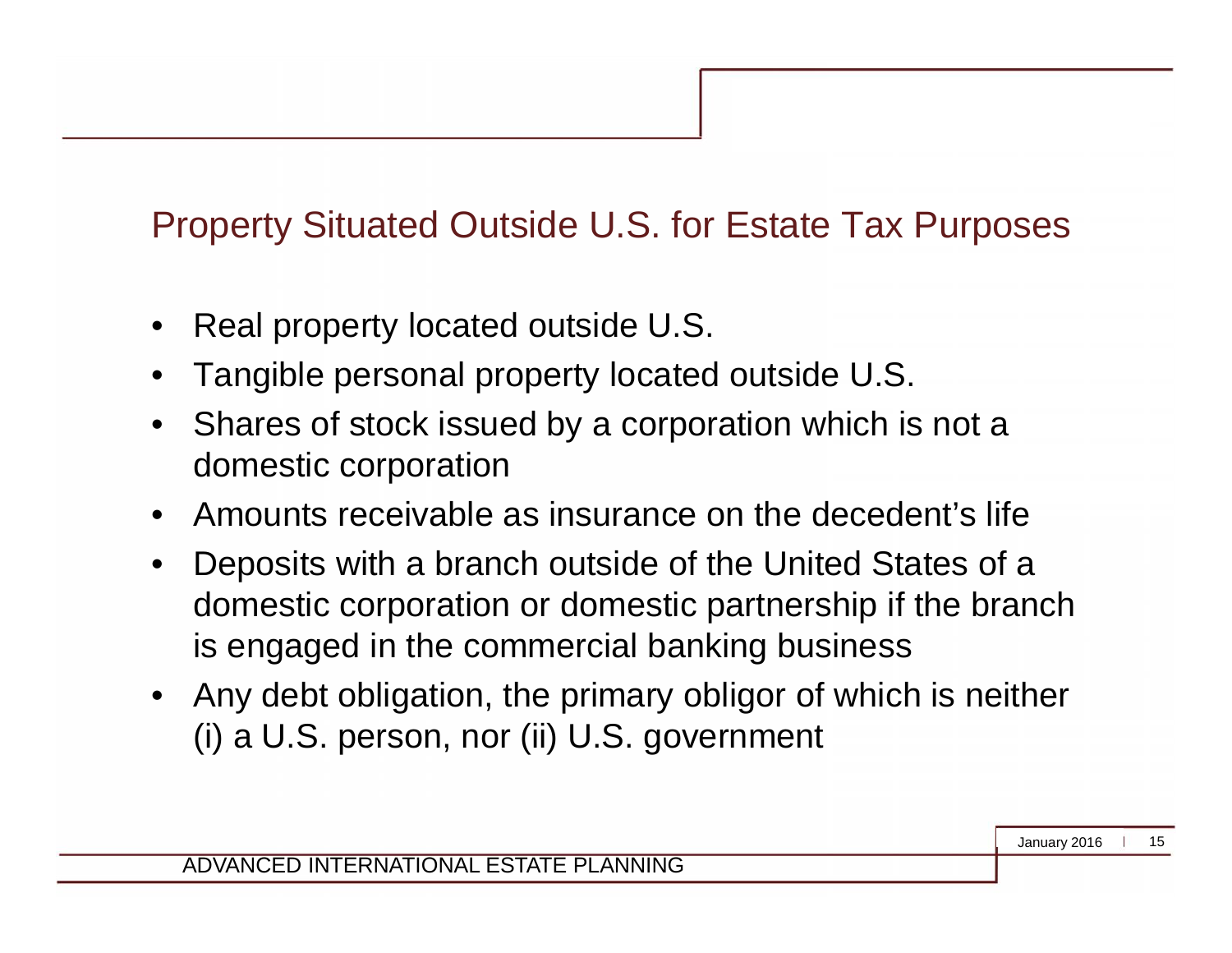## Gift Tax Considerations

- Subject to gift tax on tangible personal property situated in U.S.
- Transfers of intangible personal property (i.e., stock in U.S. corporations) not subject to gift tax
- NRA entitled to annual present interest exclusion
- NRA entitled to unlimited marital deduction on gift to U.S. citizen spouses
- Gift splitting not available
- Joint tenancies in real property between spouses (after 7/13/88) not deemed a taxable gift
- Joint tenancies with respect to personal property is subject to gift tax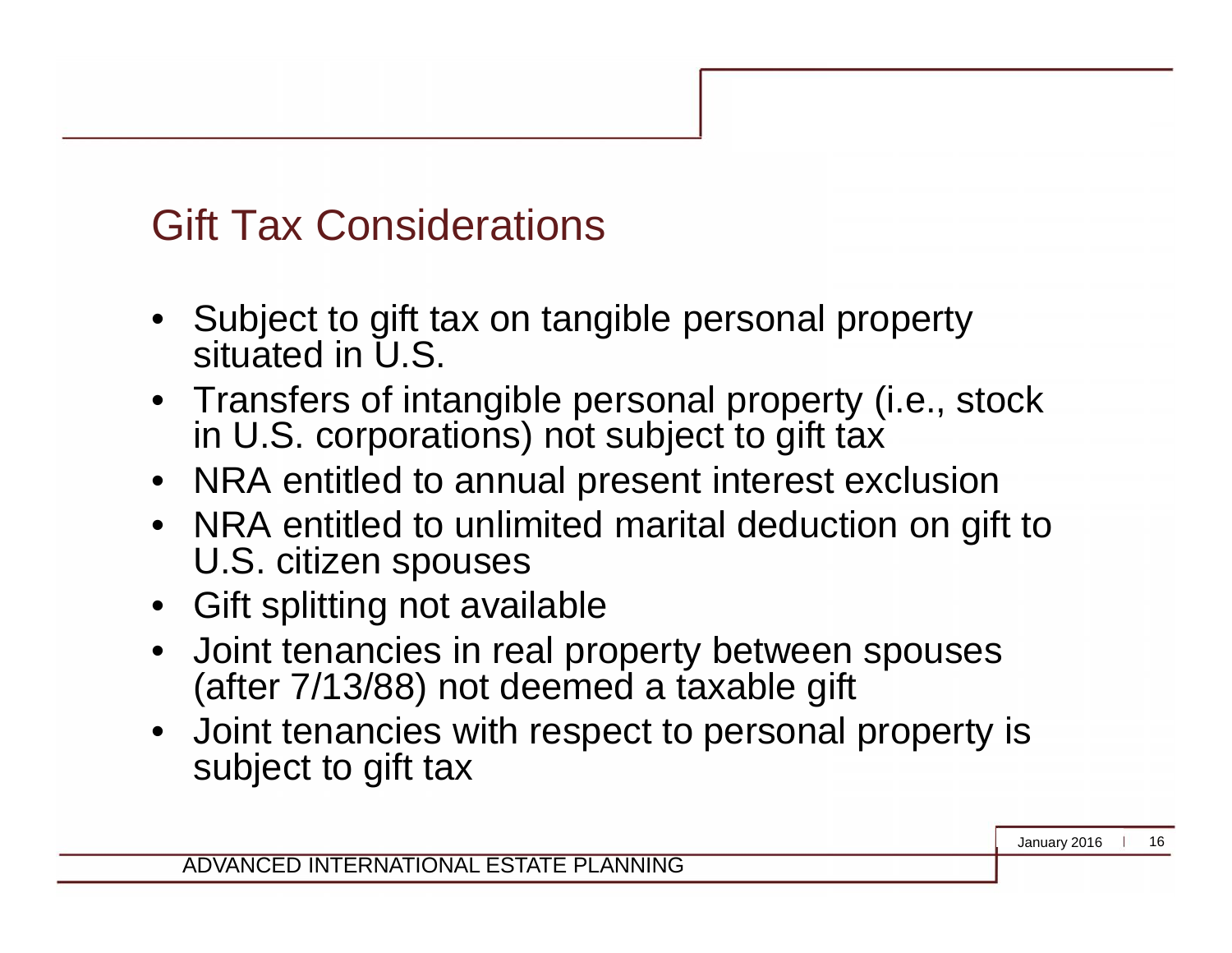Planning Techniques for NRA's with U.S. Assets

- Minimize contacts with U.S. to avoid resident status
- Form foreign corporation to hold U.S. assets
	- Ensure that corporate formalities are followed
	- Consider home country tax consequences
	- But §2036 may be applicable
- Favor assets not subject to U.S. income tax (bank deposit) versus assets subject to U.S. income tax (deposit with U.S. broker)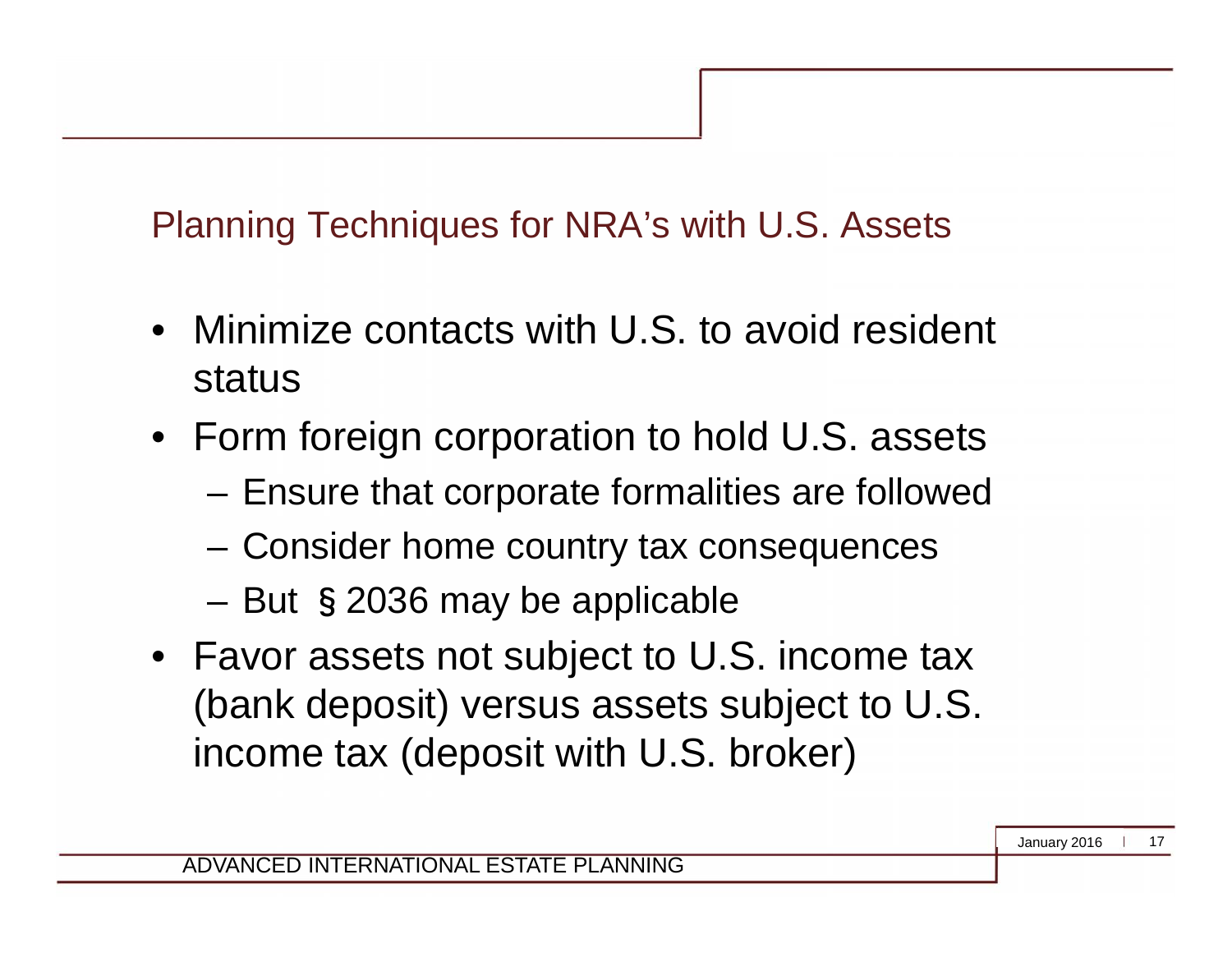#### Planning Techniques for NRA's with U.S. Real Property

- Foreign grantor trust
- Foreign corporation
- U.S. corporation owned by a foreign corporation
- Foreign partnership or LLC

January 2016 18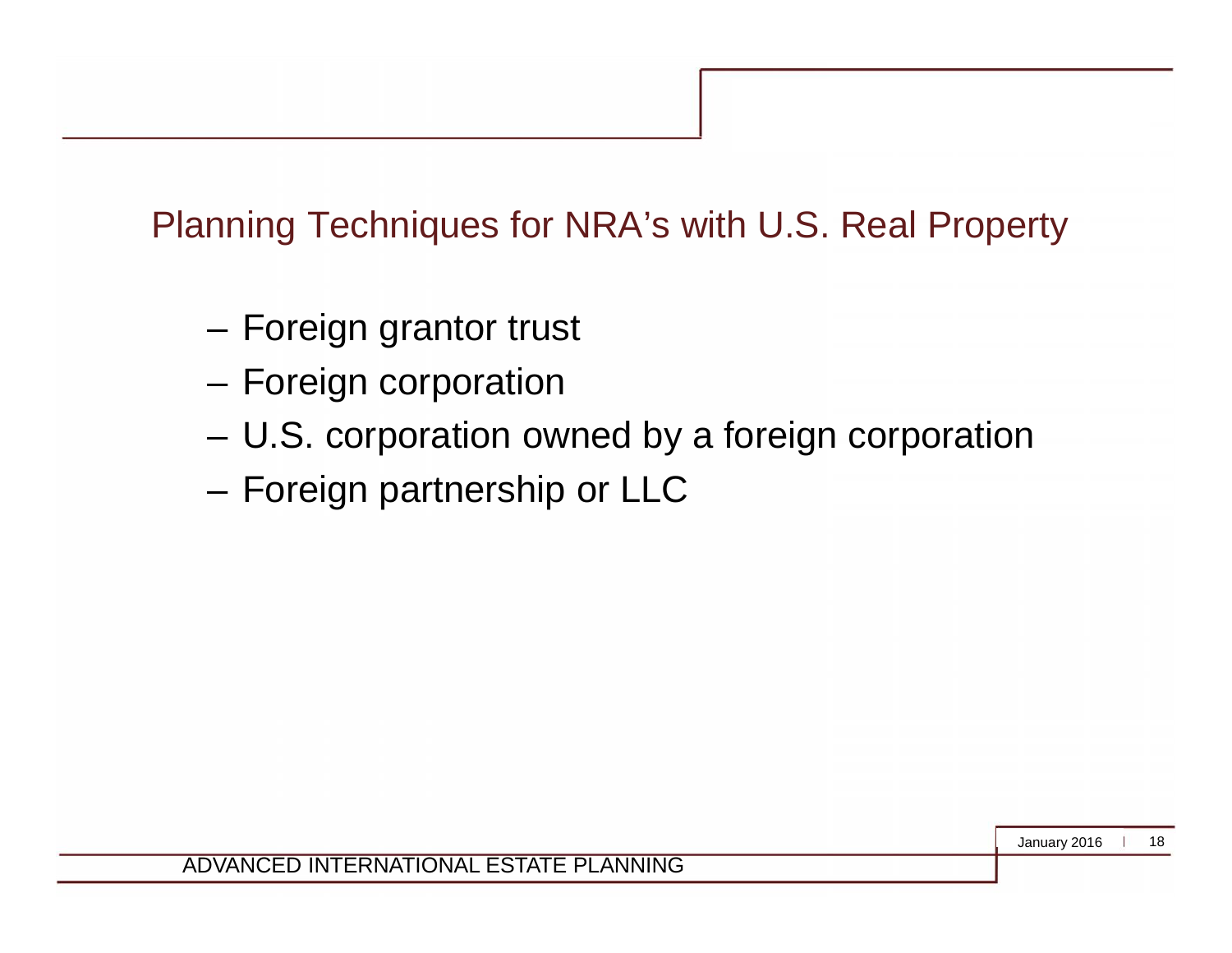Planning Techniques for NRA's with U.S. **Beneficiaries** 

•Outright gifts of non-U.S. assets to U.S. beneficiaries

–But see §2801 if donor/decedent was a covered expatriate.

•Foreign Grantor Trust

–Trust income can grow tax free (except for U.S. source income) during NRA's life

–Subject to accumulation distribution penalties after grantor's death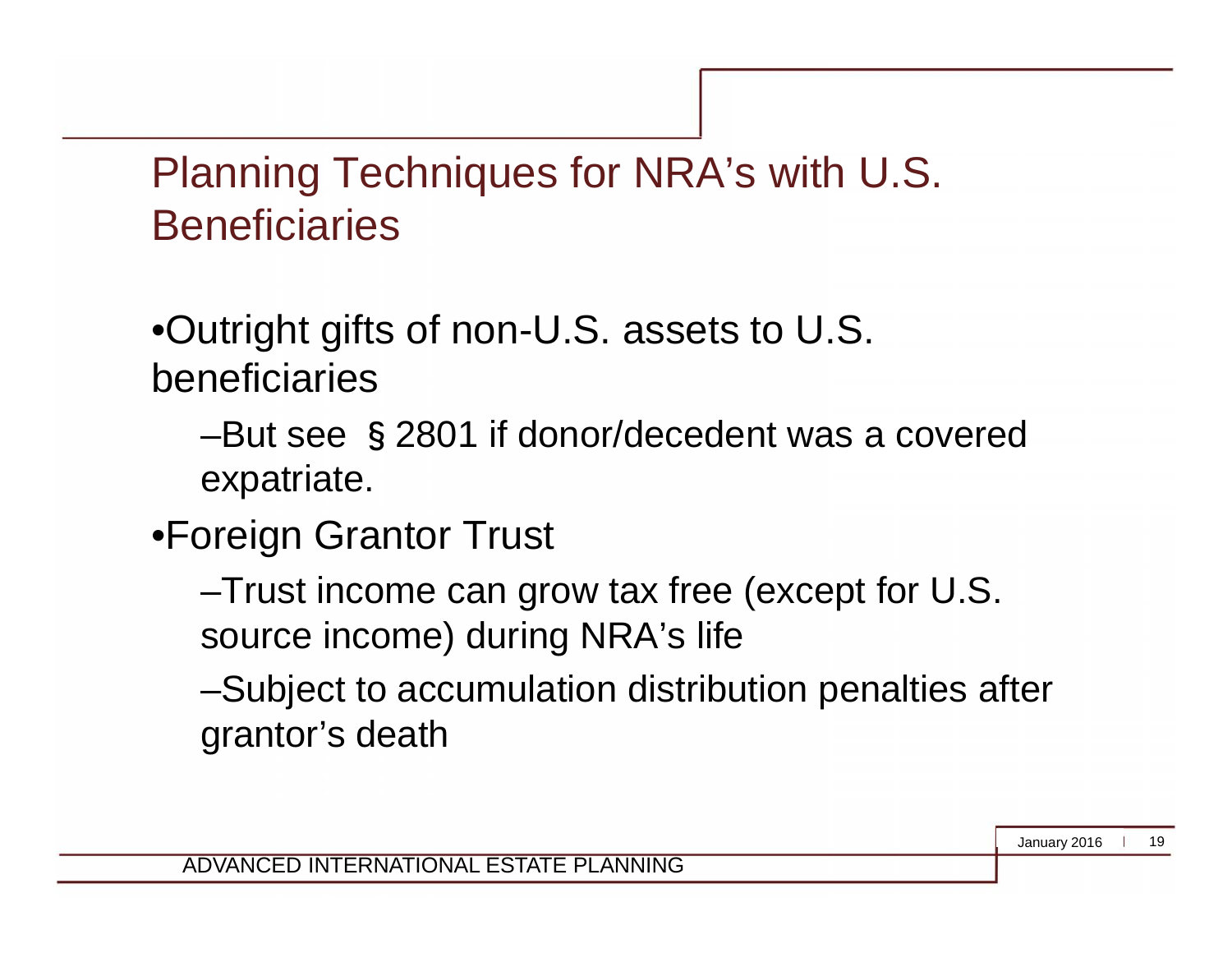# Use of Foreign Trusts

- A trust is a foreign trust if it fails either:
	- Court Test or
	- Control Test

January 2016 20

ADVANCED INTERNATIONAL ESTATE PLANNING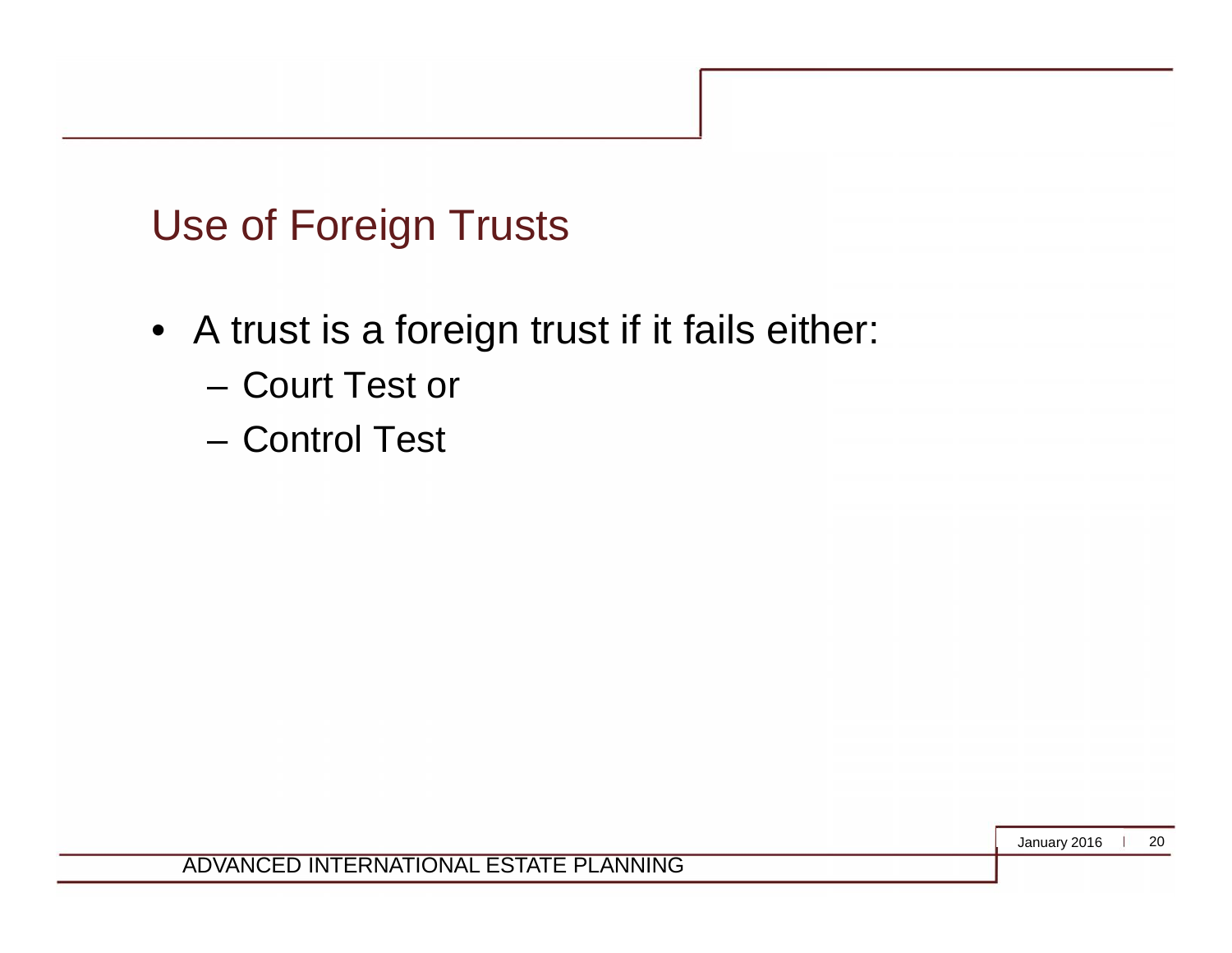### Court Test

- Safe harbor:
	- Trust instrument does not direct that trust be administered outside U.S.; and
	- Trust is administered exclusively within the U.S; and
	- Trust does not have an automatic migration clause or
- U.S. court is able to exercise primary supervision over administration of trust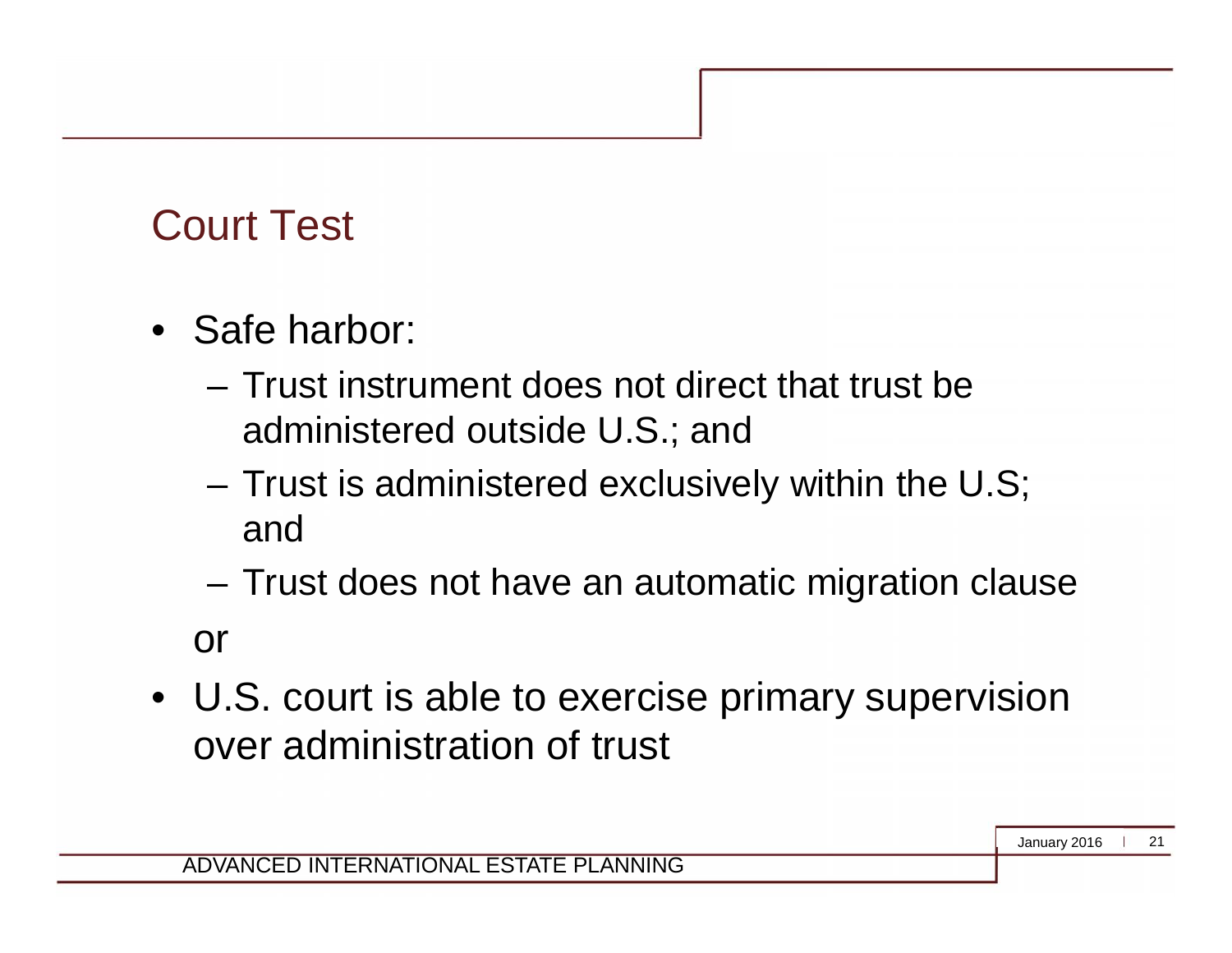#### Control Test

- One or more U.S. persons have authority to control all substantial decisions of the trust
- Substantial decisions include:
	- Distribution decisions
	- Selection of beneficiaries
	- Power to terminate
	- Power to remove, add or replace trustees
	- Investment decisions

January 2016 22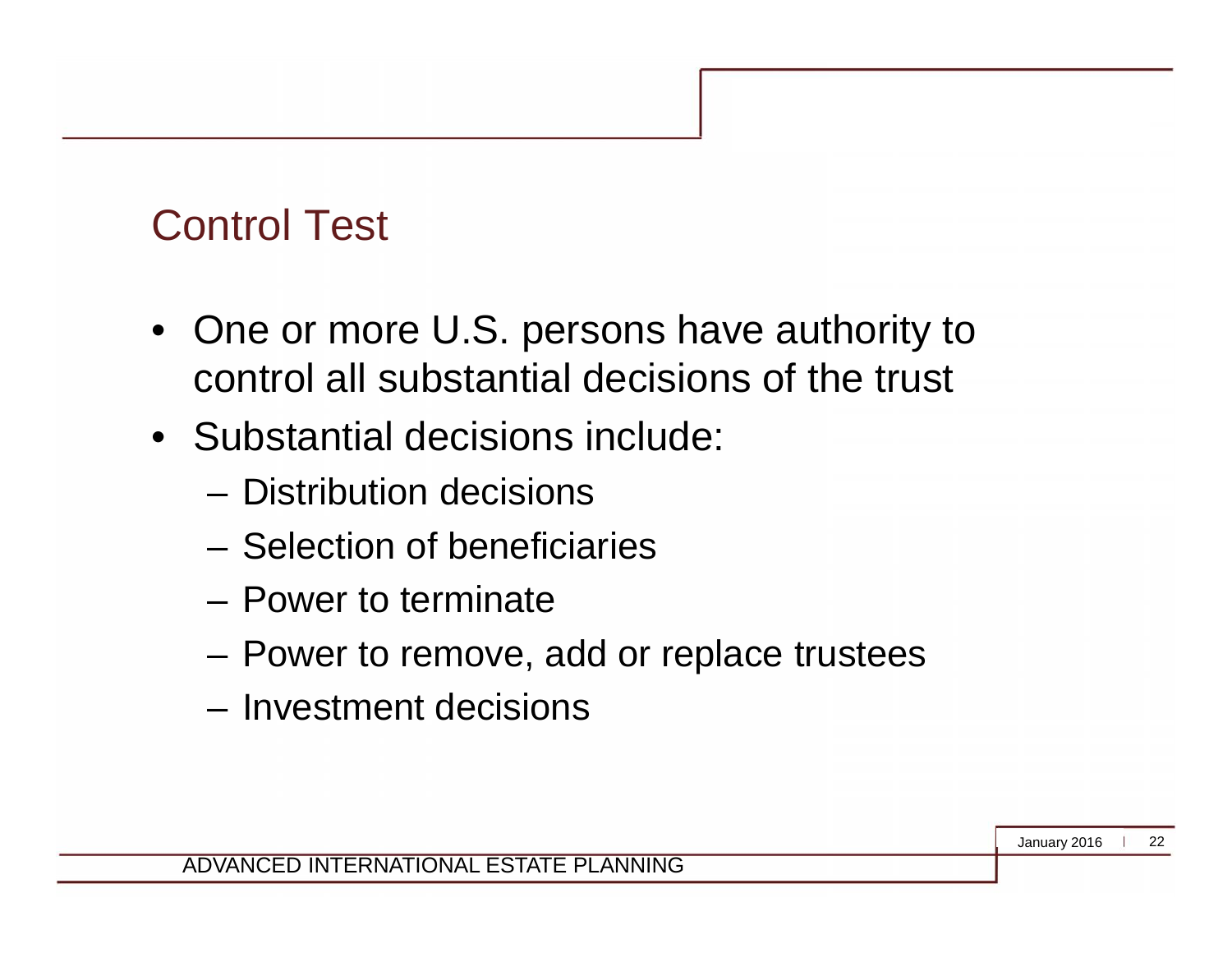#### Foreign Trusts

- Foreign grantor trust with U.S. grantor and U.S. beneficiaries
- Foreign non-grantor trust
- Foreign grantor trust with NRA grantor

January 2016 23

ADVANCED INTERNATIONAL ESTATE PLANNING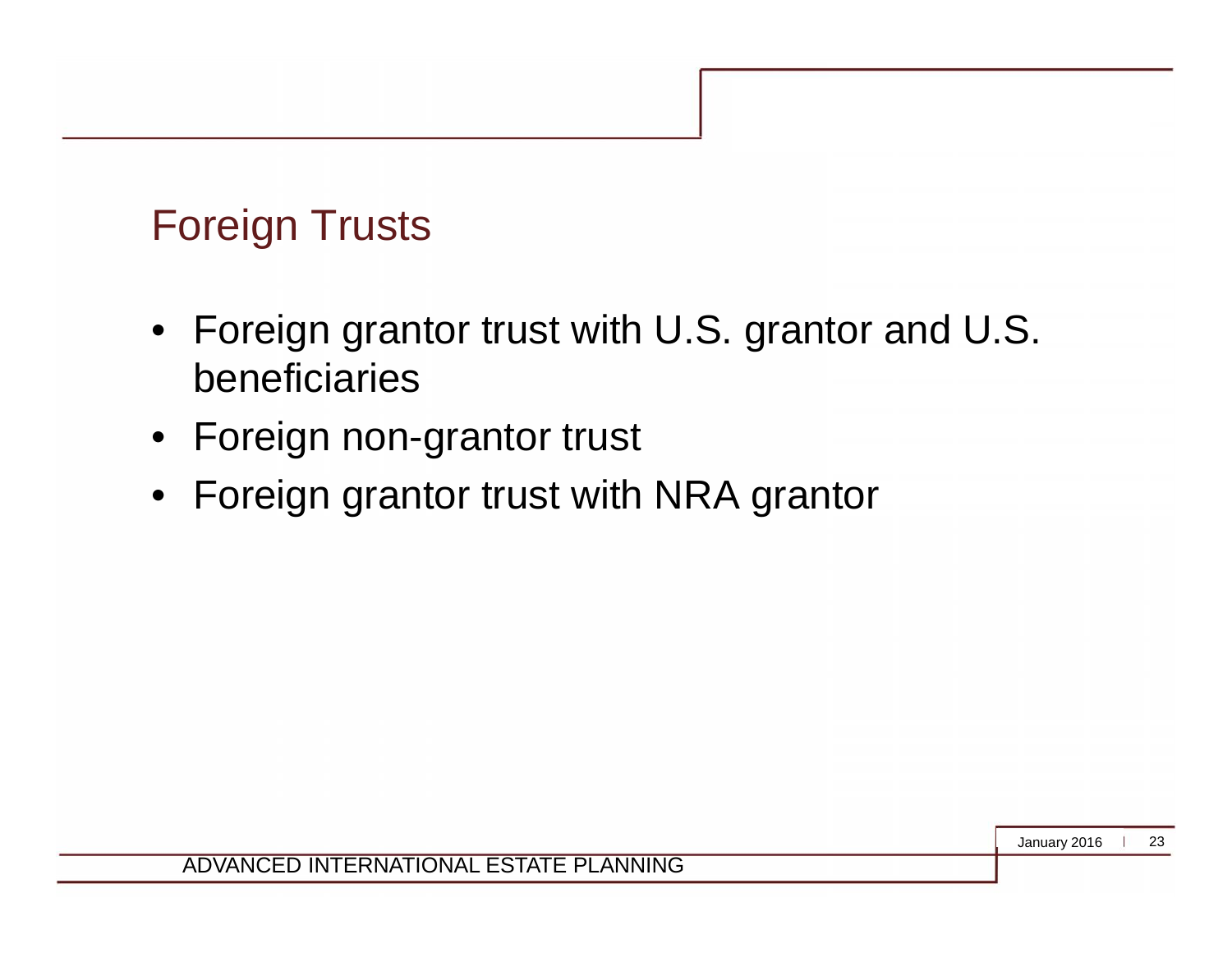#### Taxation of Foreign Grantor Trust with U.S. Person as **Grantor**

- Taxed in same manner as a domestic grantor trust
- Foreign trust will be deemed to have a U.S. beneficiary unless both of the following tests are satisfied:
	- No part of income or principal of trust may be paid or accumulated for the direct or indirect benefit of a U.S. person; and
	- If the trust is terminated, no part of the income or principal can be paid, either directly or indirectly, to a U.S. person
- Determination of whether trust has U.S. beneficiary is made annually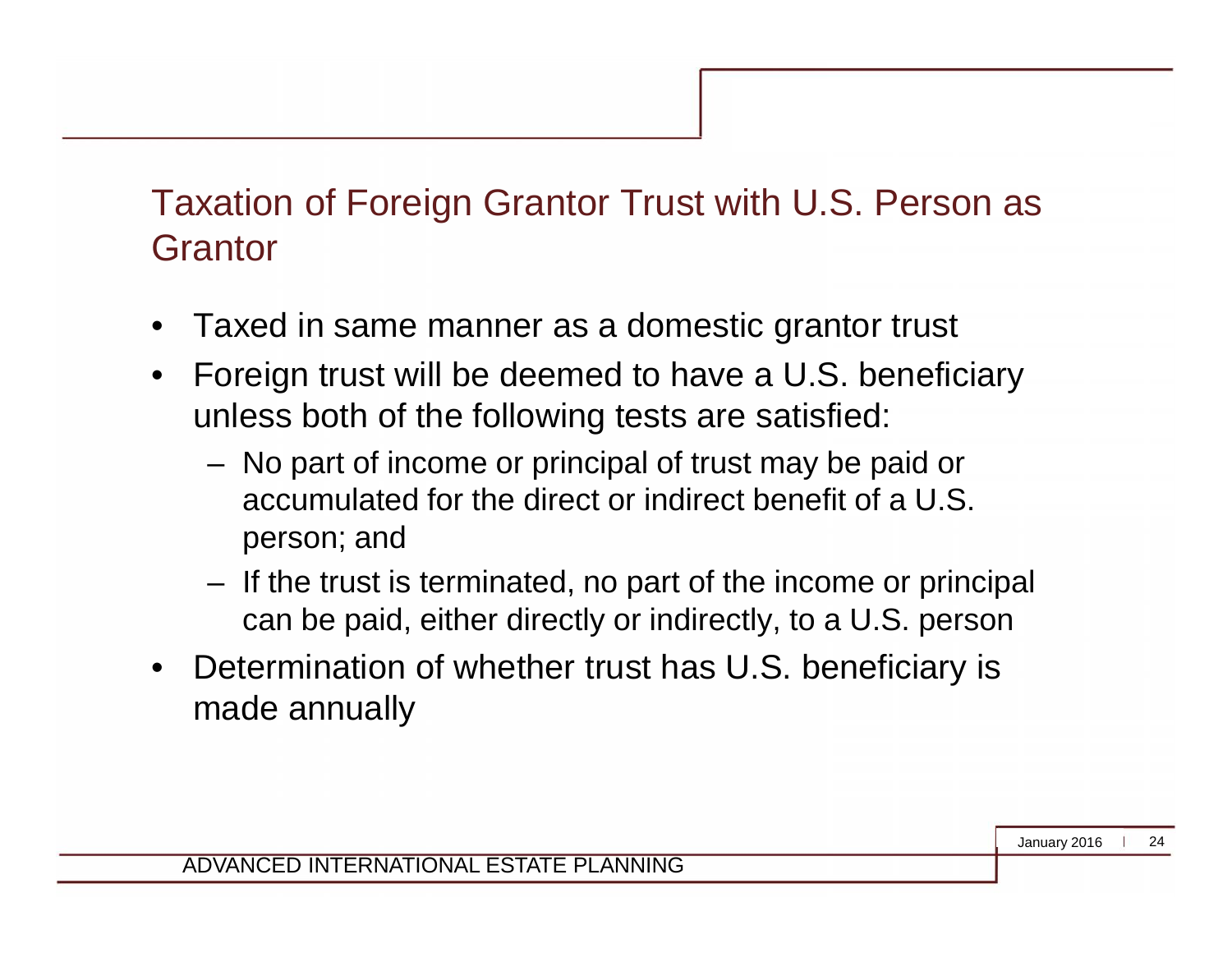#### Foreign Trusts with U.S. Grantor

- Exceptions to the general rule under §679 include:
	- Transfer to a foreign trust by reason of the death of the U.S. transferor
	- Transfer to various tax-exempt foreign trusts
	- Transfer to a foreign trust in exchange for the property's fair market value
- If NRA transfers property to a foreign trust and becomes U.S. person within 5 years, the transfer is deemed to take place on date NRA became U.S. person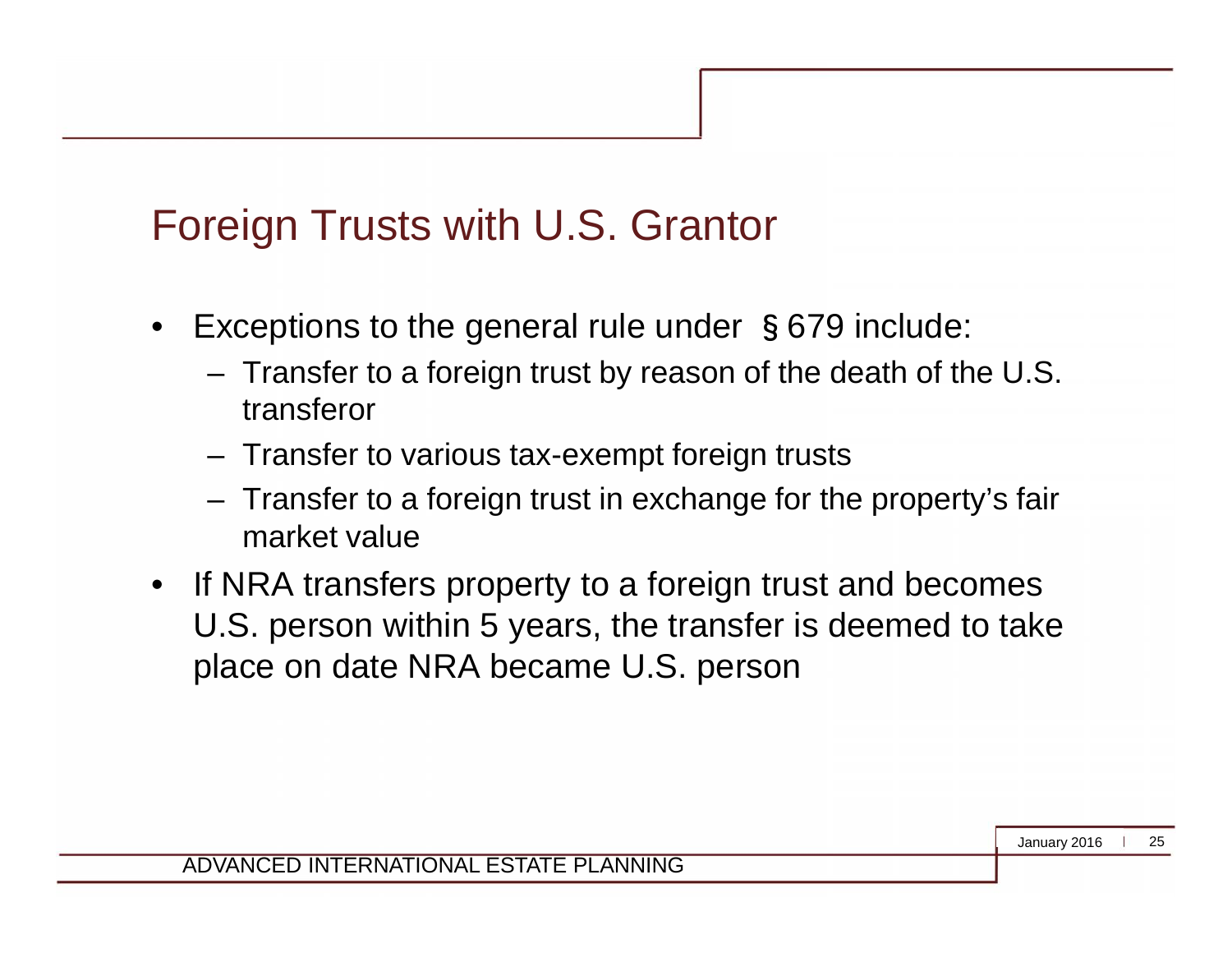# Taxation of Foreign Non-Grantor Trust

- Trust is taxed as NRA
- U.S. source income is subject to U.S. income tax
- Distributions to U.S. beneficiary taxable to U.S. beneficiary
- Fair rental value of property taxable to beneficiary
- Applicability of "throwback rules"
- Difficult, if not impossible, to cleanse the accumulated income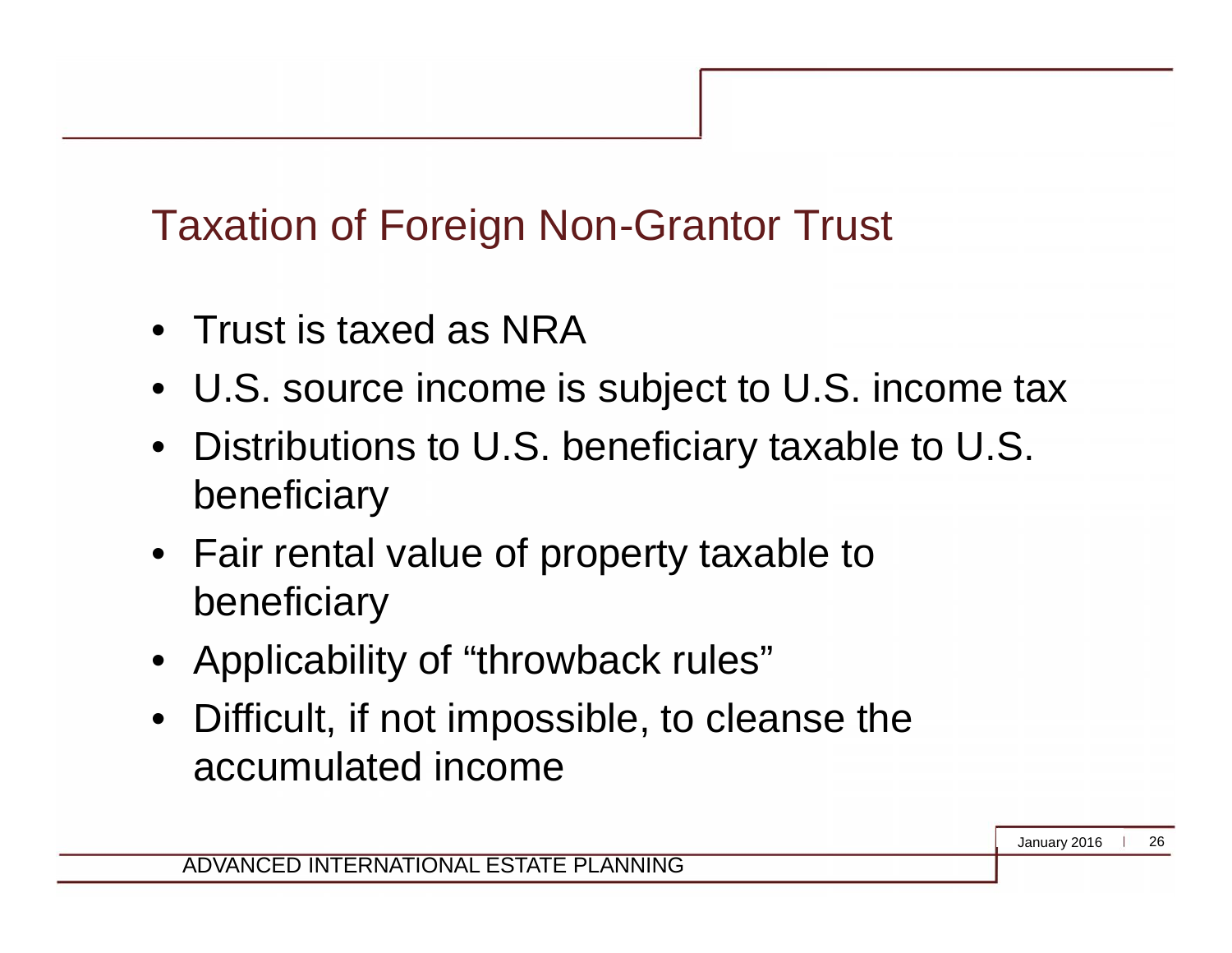#### Curing Inadvertent Trust Migrations

- IRS recognizes that a domestic trust unintentionally may become a foreign trust through changes in identity of individuals who control substantial decisions.
- If "death, incapacity, resignation, change in residency or other change" with respect to such an individual would cause the trust to flunk the control test, trust has 12 months to "cure" the migration. Treas. Reg. §301.7701-  $7(d)(2)(i)$ .
- How to cure replace the person who caused the change in status.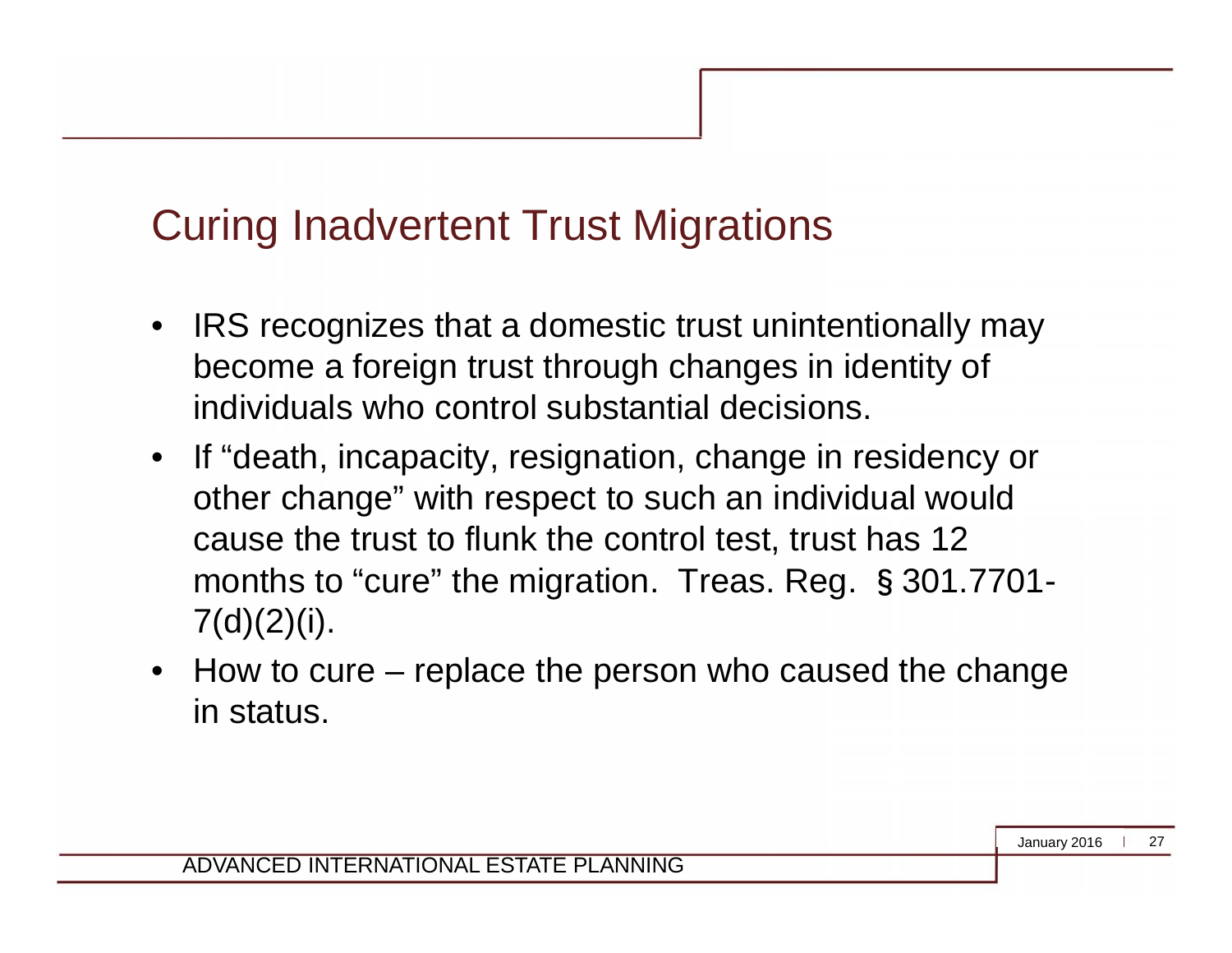#### Distributions from Foreign Trusts

- U.S. beneficiary must treat receipt of any distribution from foreign trust as a distribution from a non-grantor trust unless beneficiary can establish otherwise. §6048(c)(2).
- If distribution from foreign non-grantor trust does not exceed trust's DNI, beneficiary includes DNI deemed distributed on his U.S. tax return.
	- Foreign trust's DNI includes trust's realized capital gains.
	- Like a nonresident alien, foreign non-grantor trust not subject to U.S. income tax on capital gains from sale of U.S. assets (excluding real property).
	- Inclusion of foreign trust's realized capital gain in its DNI effectively makes its capital gains subject to U.S. income tax to the extent the trustee makes a distribution to a U.S. beneficiary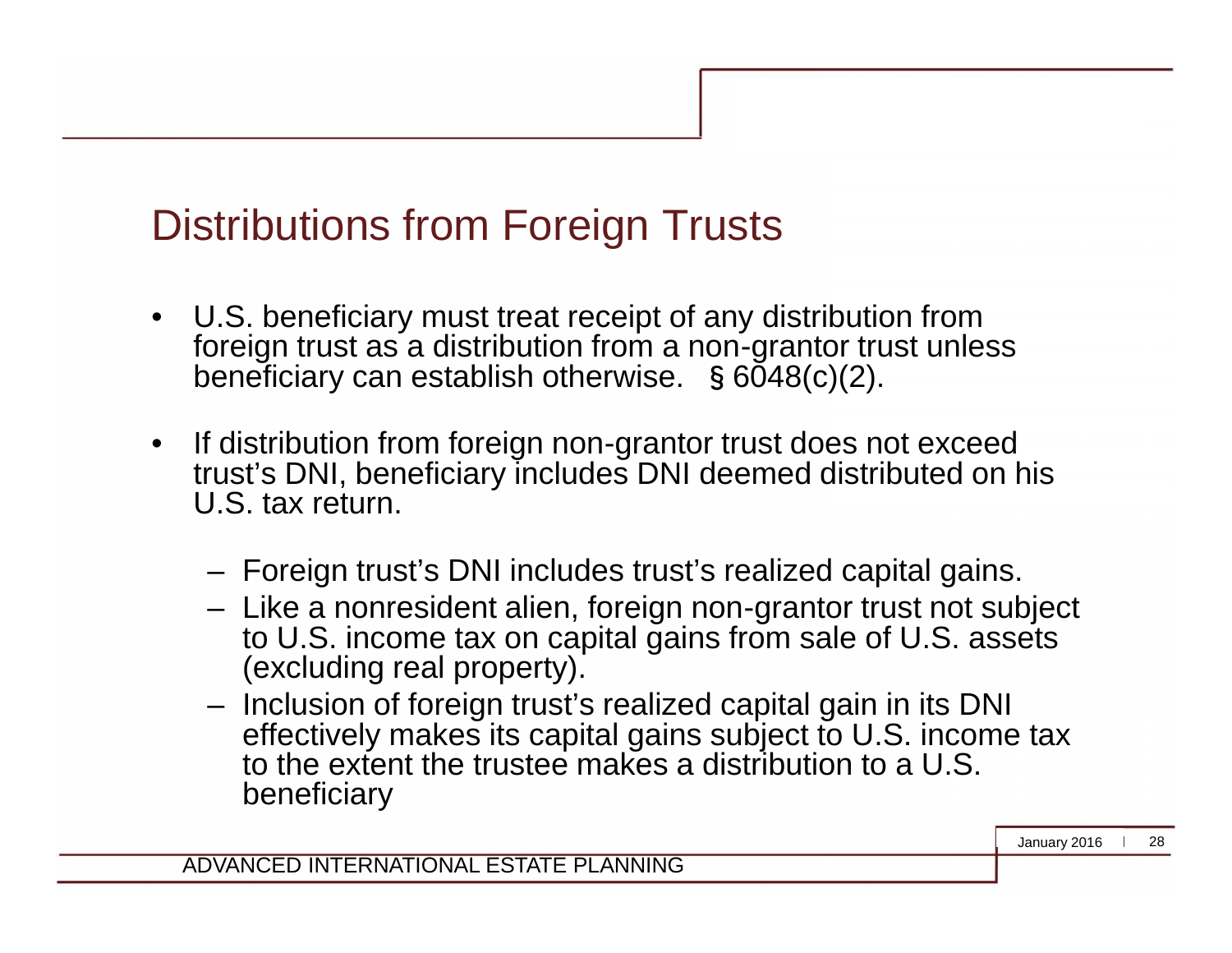#### Throwback Tax on Accumulation Distributions

- Distribution from foreign non-grantor trust in excess of trust's DNI is an "accumulation distribution" and triggers "throwback tax".
- Accumulation distribution is based on trust's undistributed net income ("UNI") for prior years.
- Because a foreign trust's DNI includes its realized gains, trust could have substantial amounts of UNI, causing a large accumulation distribution.
- Purpose of throwback tax is to capture the U.S. tax that would have been paid had the trust distributed accumulated income to the U.S. beneficiary on a current basis.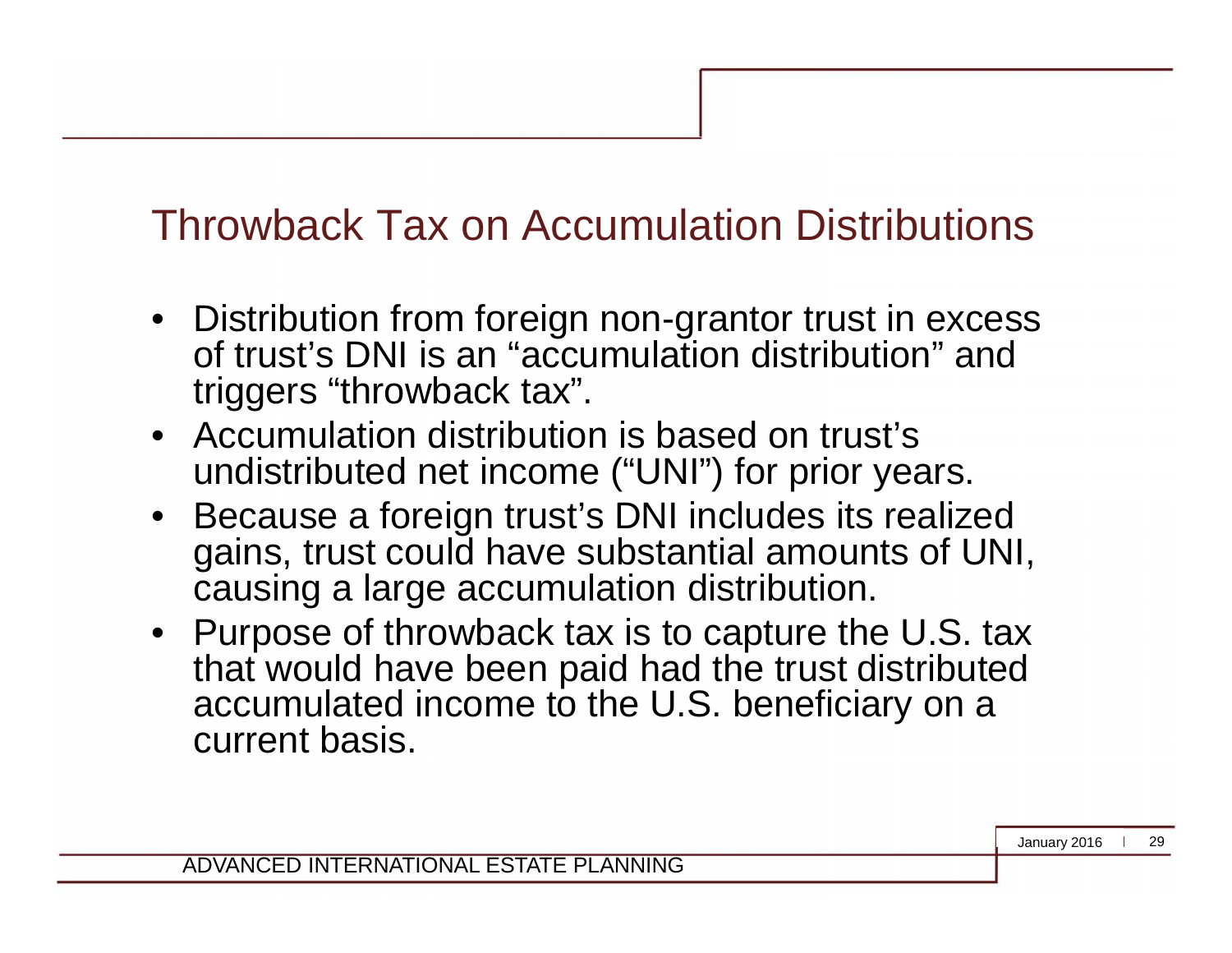Throwback Tax on Accumulation Distributions (continued)

- Throwback tax triggers income tax for previous years even though beneficiary may never have received a distribution from trust in previous years.
- Interest payments on tax could wipe out much of the accumulation distribution.
- Throwback tax applies without regard to whether the UNI was capital gain or ordinary income, thereby eliminating benefit of lower capital gains tax rates for U.S. beneficiary.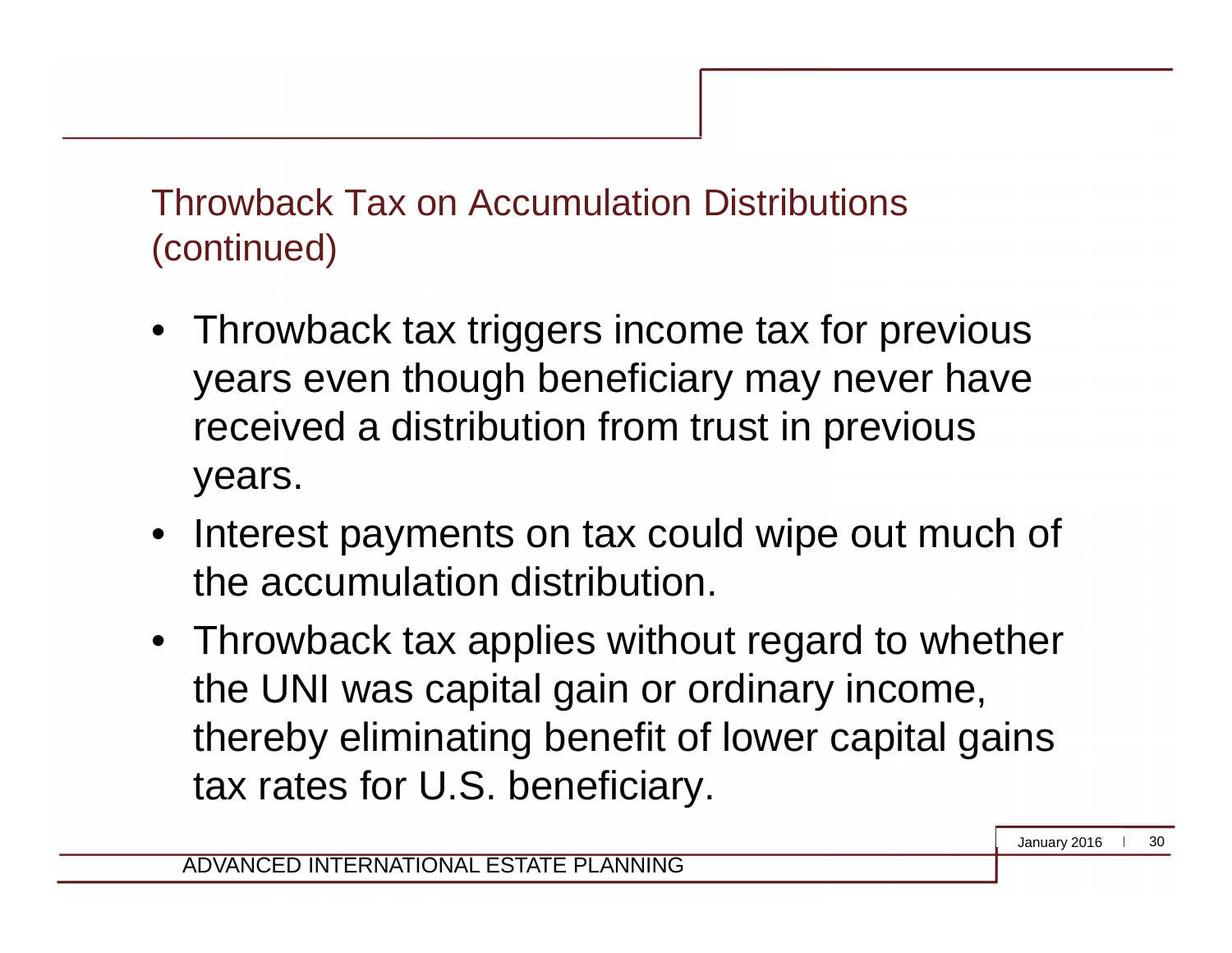Taxation of Foreign Grantor Trust with NRA Grantor

- Most beneficial from a tax perspective
- No U.S. income tax except on U.S. source income
- Distributions to U.S. person do not carry out DNI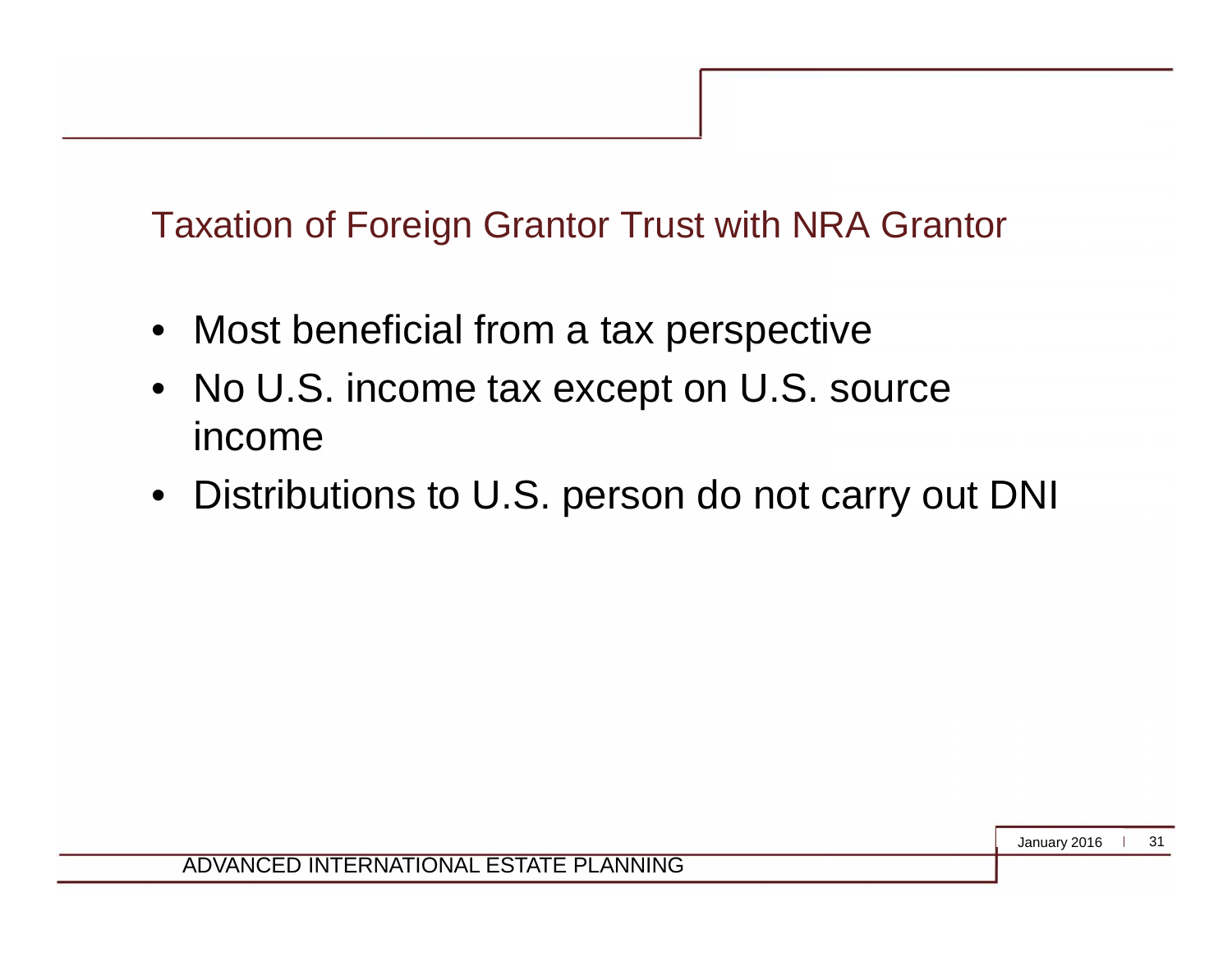Taxation of Foreign Grantor Trust with NRA as Grantor (Cont'd)

• Revocable without consent of another or with consent of subservient person

or

• The grantor and/or the grantor's spouse are the sole beneficiaries of the trust during grantor's lifetime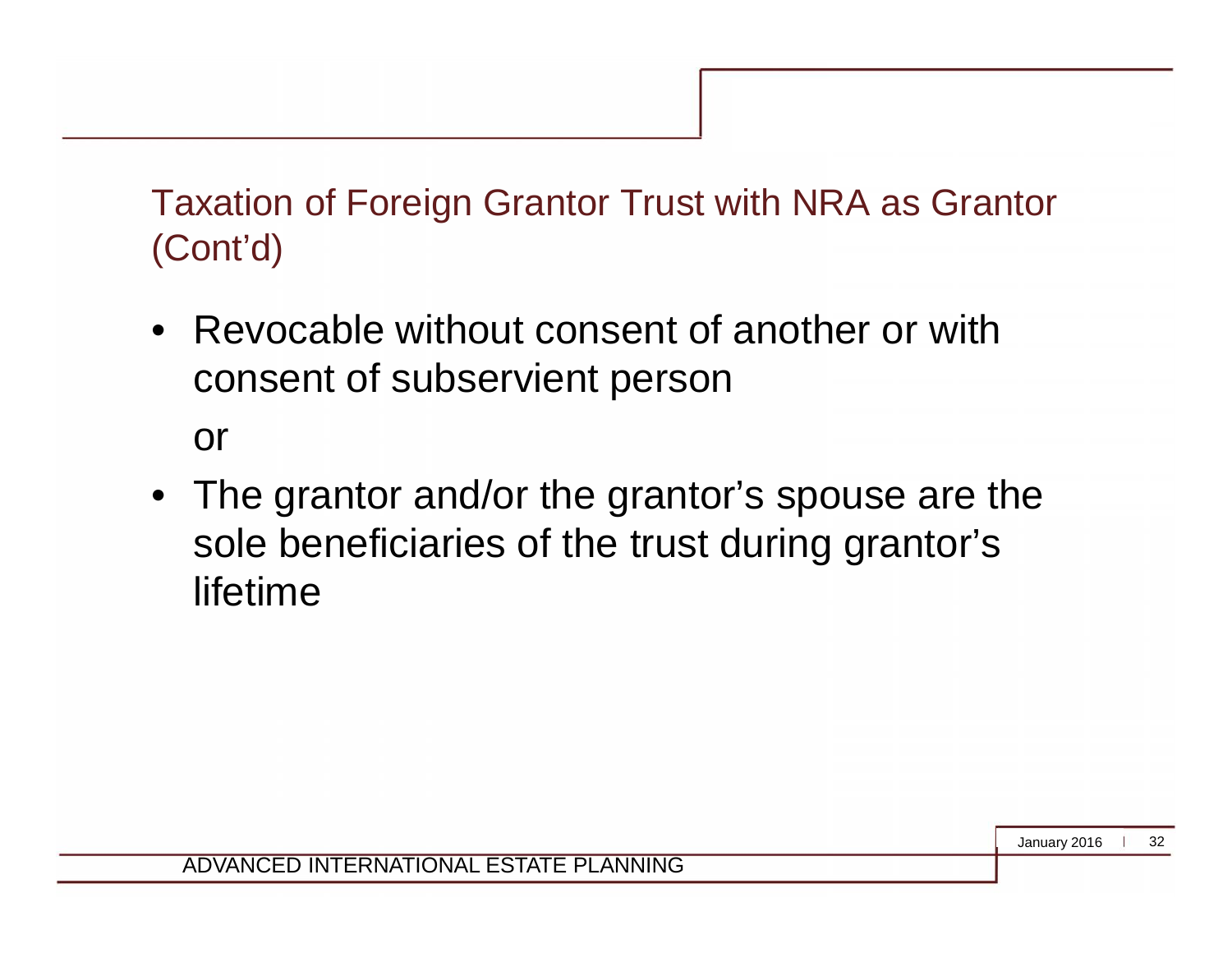Recognition of Gain on Transfers to Foreign Trusts and §684

- Immediate recognition of gain upon transfer of appreciated property by a U.S. person to a foreign trust
- Applies to direct, indirect and constructive transfers to a foreign trust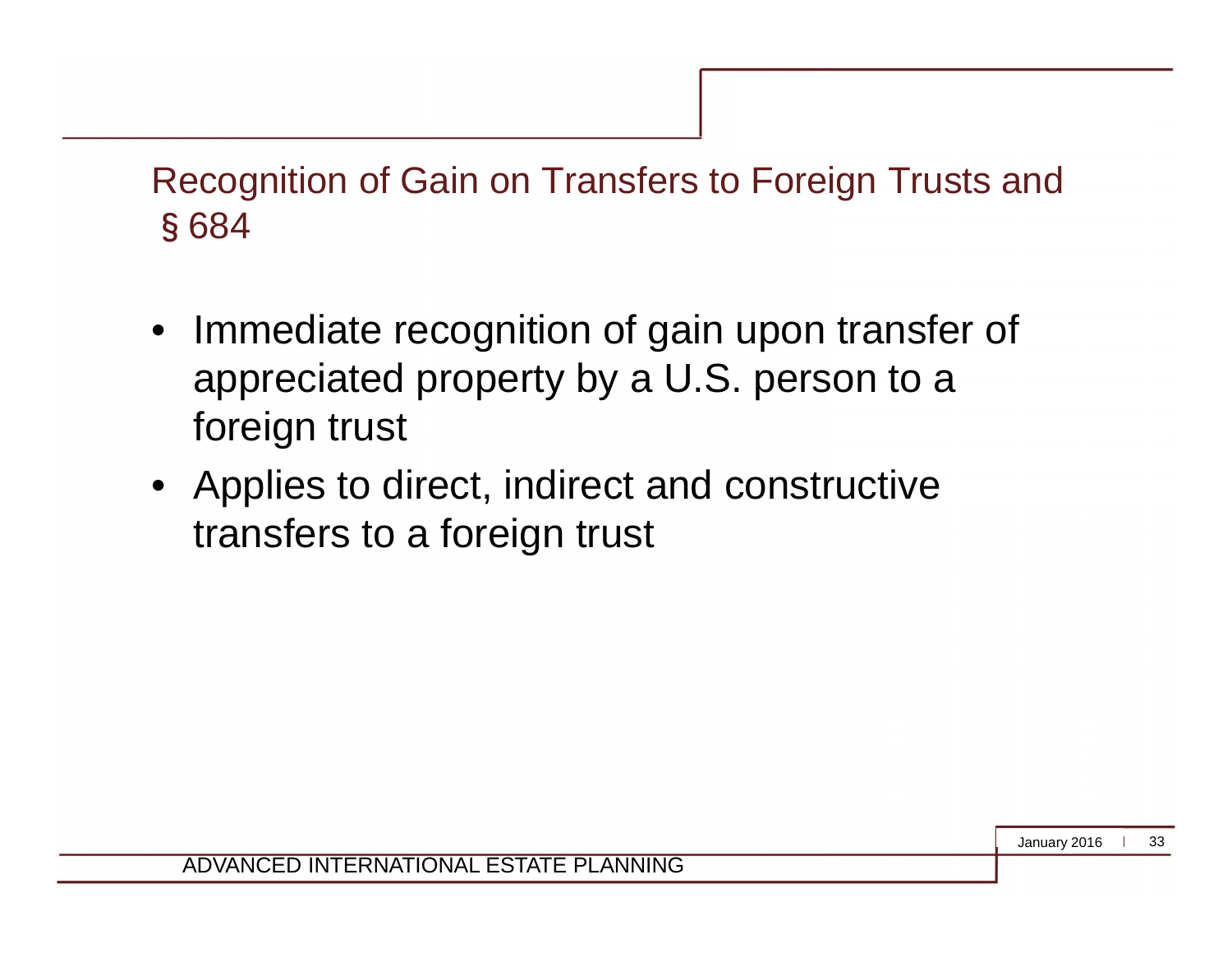Recognition of Gain on Transfers to Foreign Trusts and §684 (Cont'd)

- Exceptions:
	- A transfer to a foreign trust which is a grantor trust
	- A transfer to a foreign trust which is exempt under 501(c)(3)
	- A transfer to a foreign trust by reason of death of the U.S. person if property is includable in the transferor's estate
	- A transfer to a foreign trust in exchange for fair market value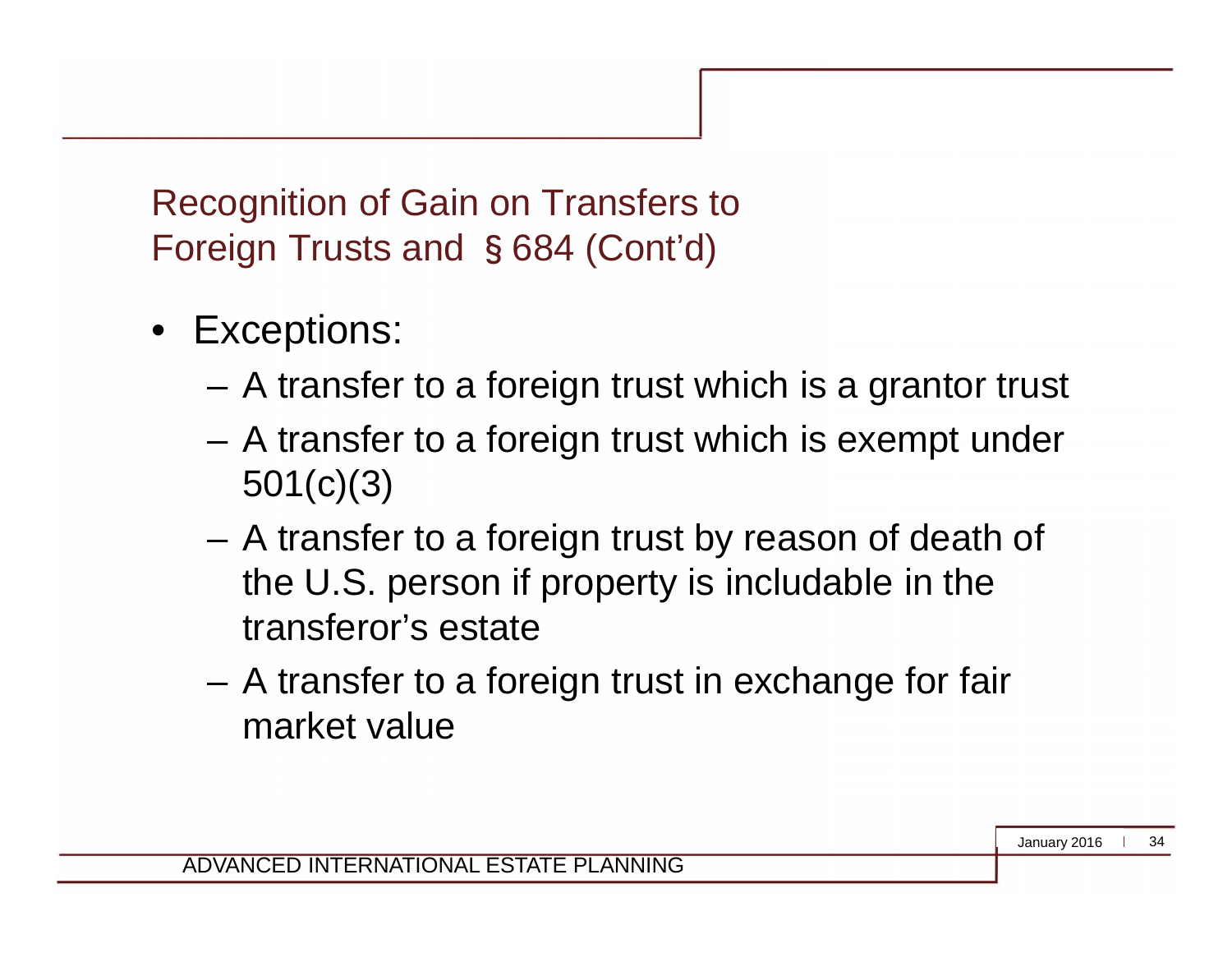#### Use of Domestic Situs Trusts for Non-U.S. Beneficiaries

- Advantages:
	- Grantor/Beneficiaries may be domiciled in civil law jurisdictions that do not recognize trusts
	- Stable political/economic environment
	- Well established trust law
	- Several states offer ability to continue in perpetuity
	- Creditor protection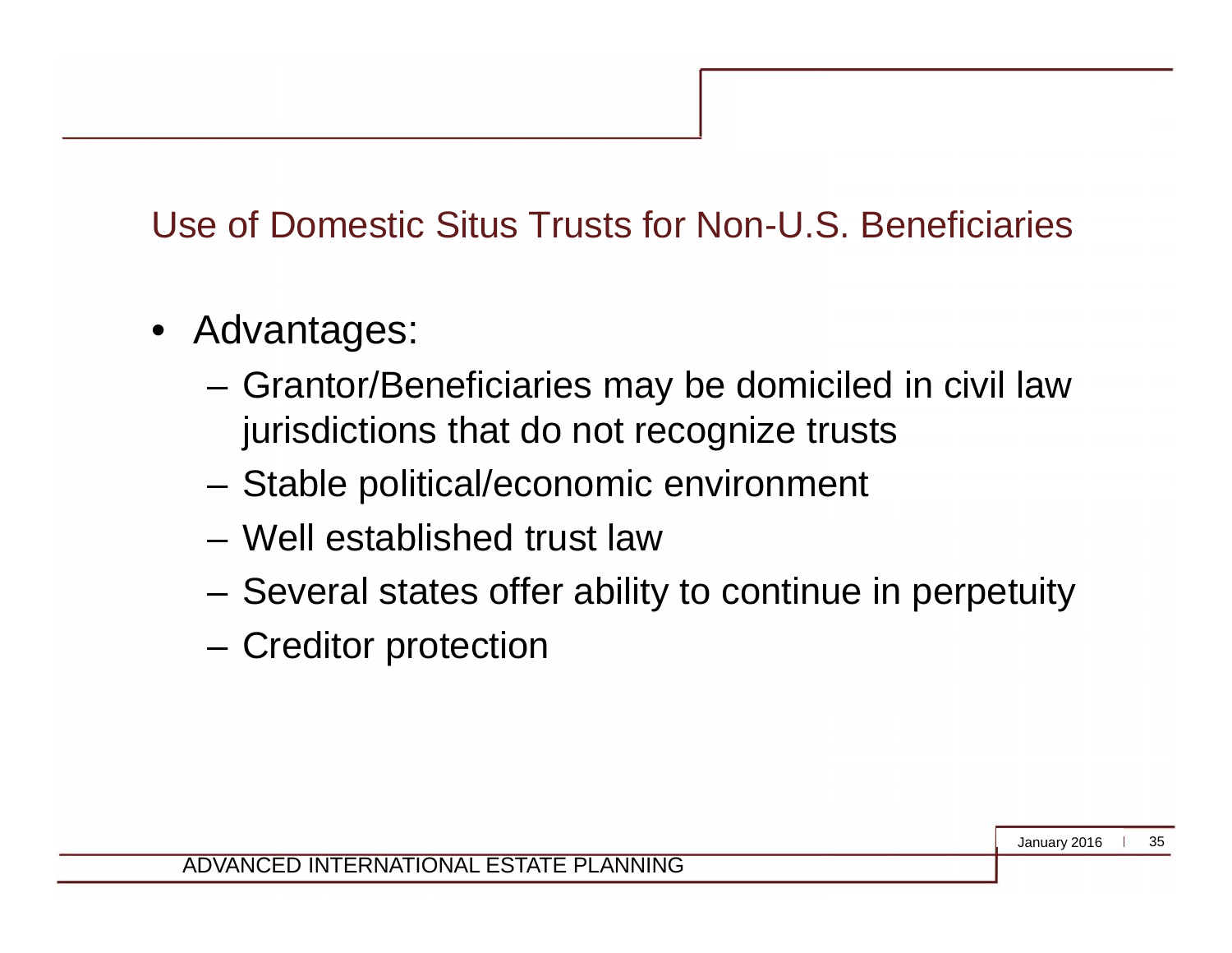# Reporting Requirements – Form 3520

- Foreign gifts received by U.S. person which in aggregate exceed \$100,000 (or if from nonindividual \$15,601)
- U.S. person receiving a distribution from a foreign trust
- U.S. grantor must report transfers to trust
- Return due on same date as the taxpayer's personal income tax return
- 35% penalty for failure to report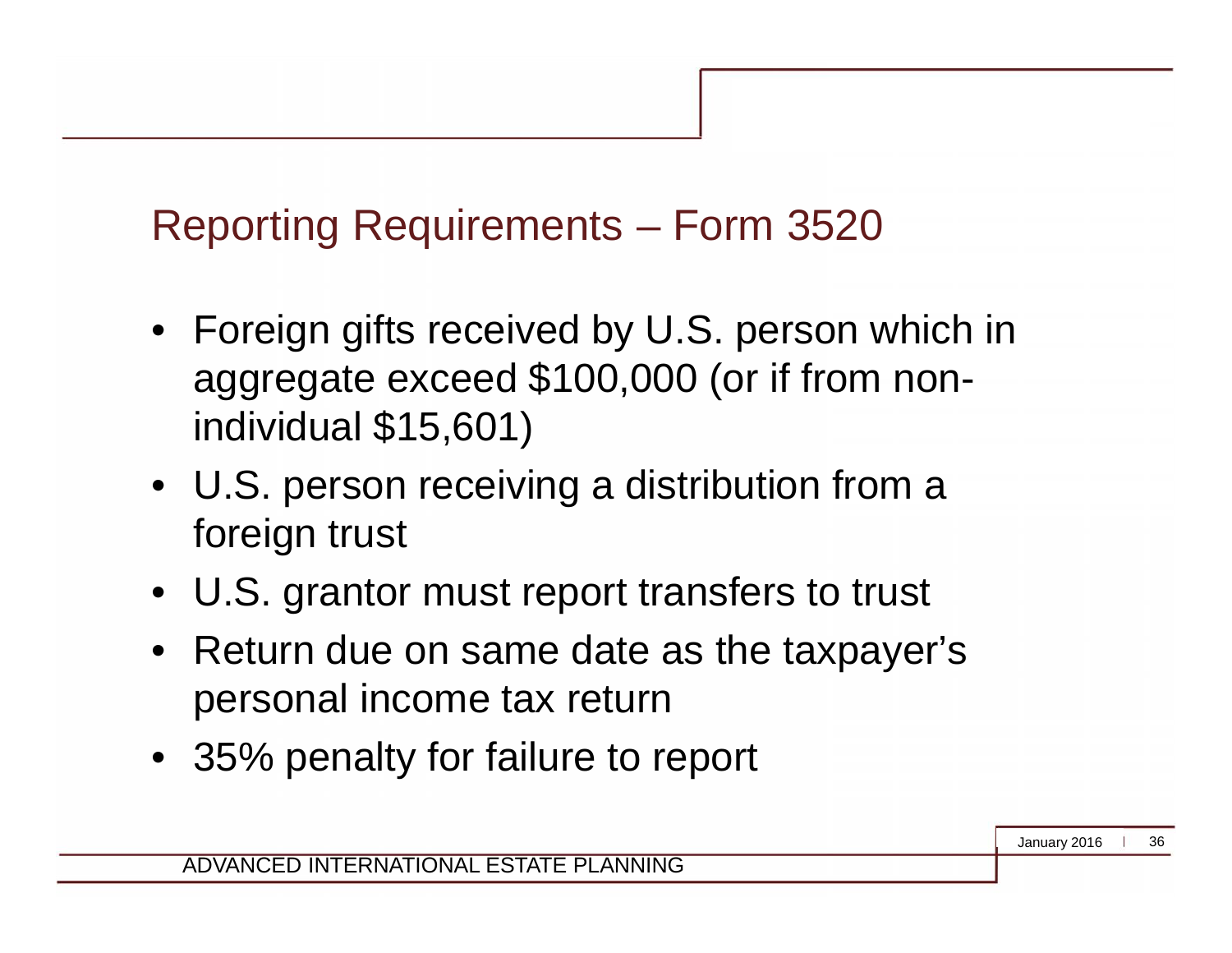#### Reporting Requirements – Form 3520-A

- U.S. person treated as owner of foreign trust must ensure that foreign trust files Form 3520-A annually
- Return due on March 15th
- Penalty equal to 5% of gross value of trust's assets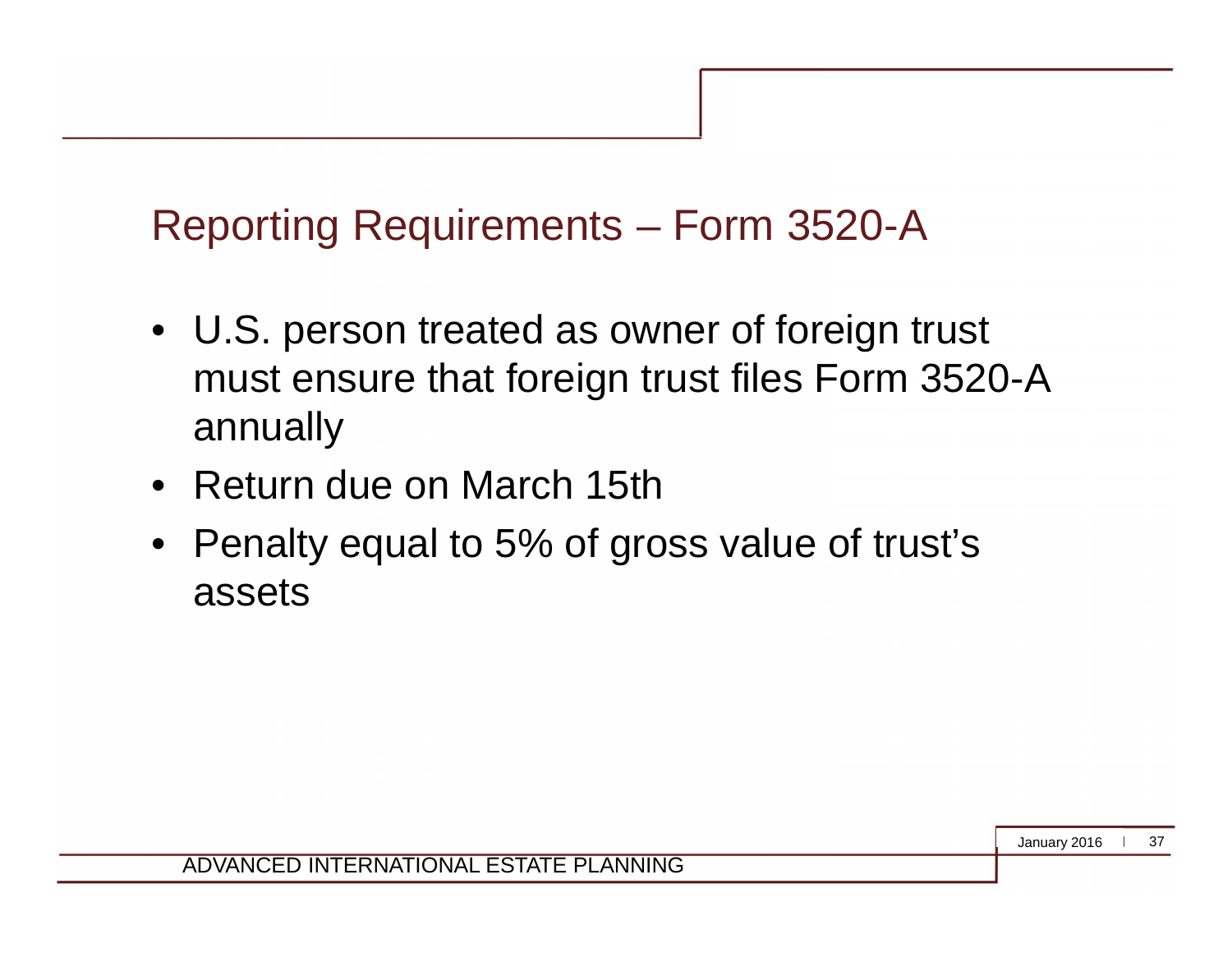- IRC § 2801 provides for tax (equal to gift tax rate) to be paid by a US person on receipt of gift or inheritance from a covered expatriate after June 17, 2008.
- Proposed regulations issued September 2015 provide for reporting of such transfers by the donee/heir on new Form 708 (to be issued).
- The tax is imposed on the recipient at the highest estate and gift tax rates reduced by any gift or estate taxes paid to a foreign country.
- The tax is imposed on worldwide assets even if accumulated after the donor's expatriations.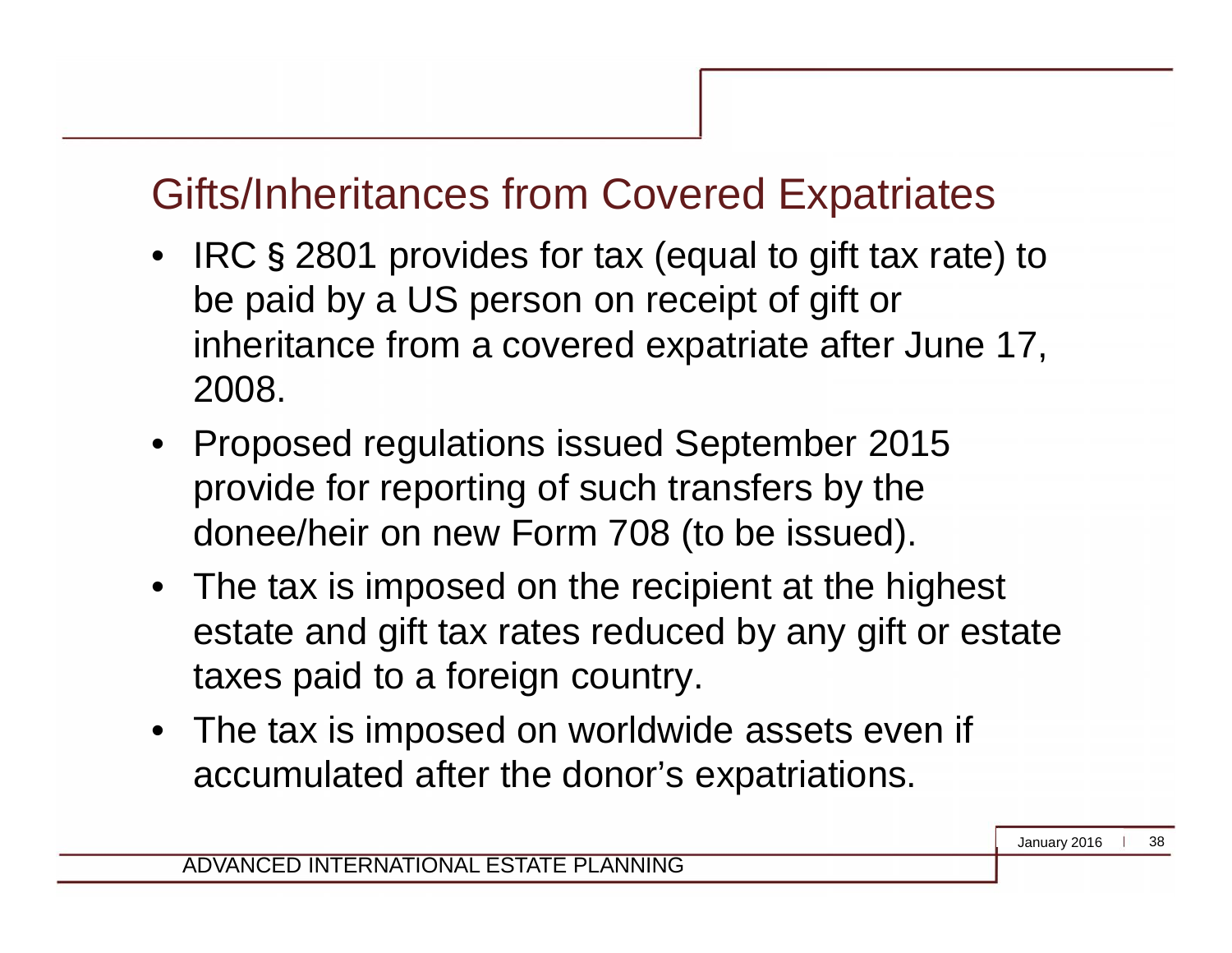- Any transfer otherwise subject to U.S. gift or estate tax is excluded as a covered gift.
- Only one annual exclusion is available for a single donee per year.
- Gifts to a U.S. citizen spouse qualify for the marital deduction.
- Domestic trusts Trust is treated as a U.S. citizen and subject to IRC § 2801 tax in the year the transfer is received.
- Chapter 15 of the Code does not provide an additional tax on generation-skipping transfers. Thus gifts or bequests to U.S. persons who are more than one generation below the covered expatriates only incur one level of tax.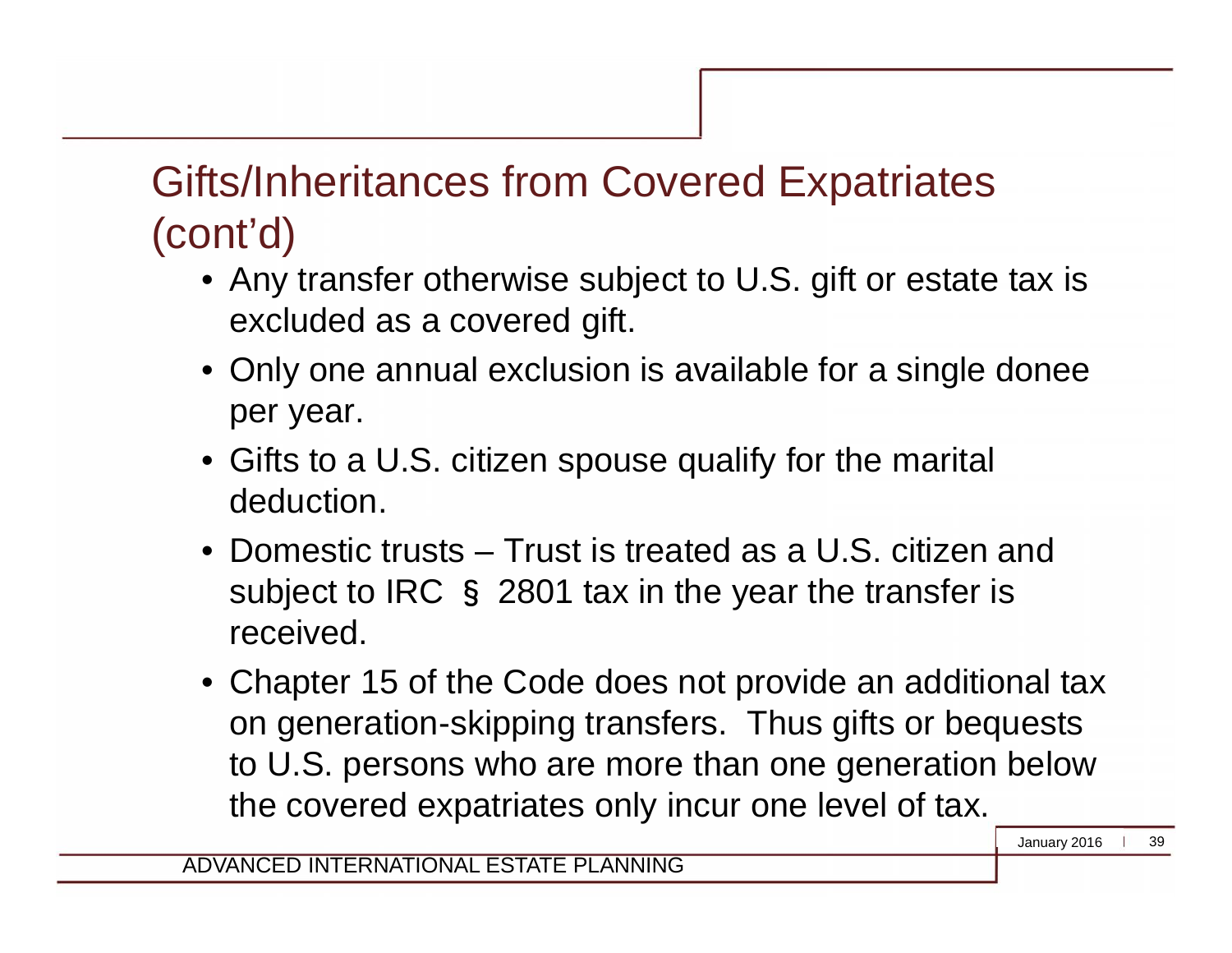- Transfers to Foreign trusts IRC § 2801 tax is deferred until the foreign trust actually makes a distribution attributable to such gift to a U.S. citizen or resident whether from income or corpus.
	- To the extent the distribution from a foreign trust is included in the beneficiary's gross income, the beneficiary is allowed an income tax deduction for the IRC § 2801 taxes paid.
	- A foreign trust may make an election, solely for purposes of IRC § 2801, to be treated as a domestic trust.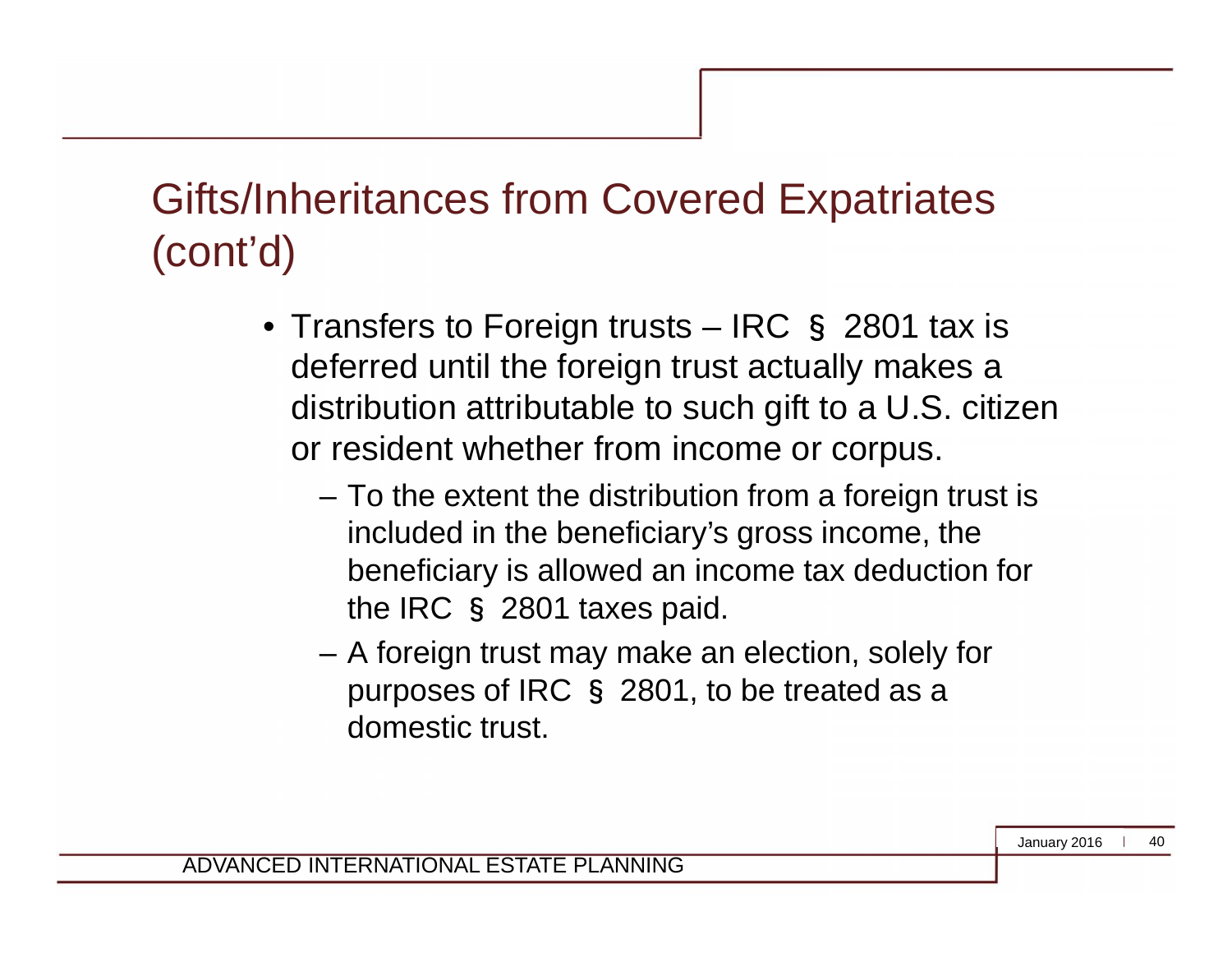- If a covered expatriate intends to make gifts or leave inheritances to U.S. persons and non-U.S. persons, appropriate tax planning can minimize U.S. transfer taxes.
	- U.S. situs property could be left to U.S. citizens/residents, and non-U.S. situs property could be left to non-U.S. citizens/residents.
	- Prior to expatriation, the individual should consider using up full lifetime gifting amount to transfer assets to U.S. persons gift-tax free.
		- Gift tax exemption is no longer available after expatriation.
		- After expatriation, the covered expatriate can make unlimited gifts of non-U.S. property to non-U.S. persons.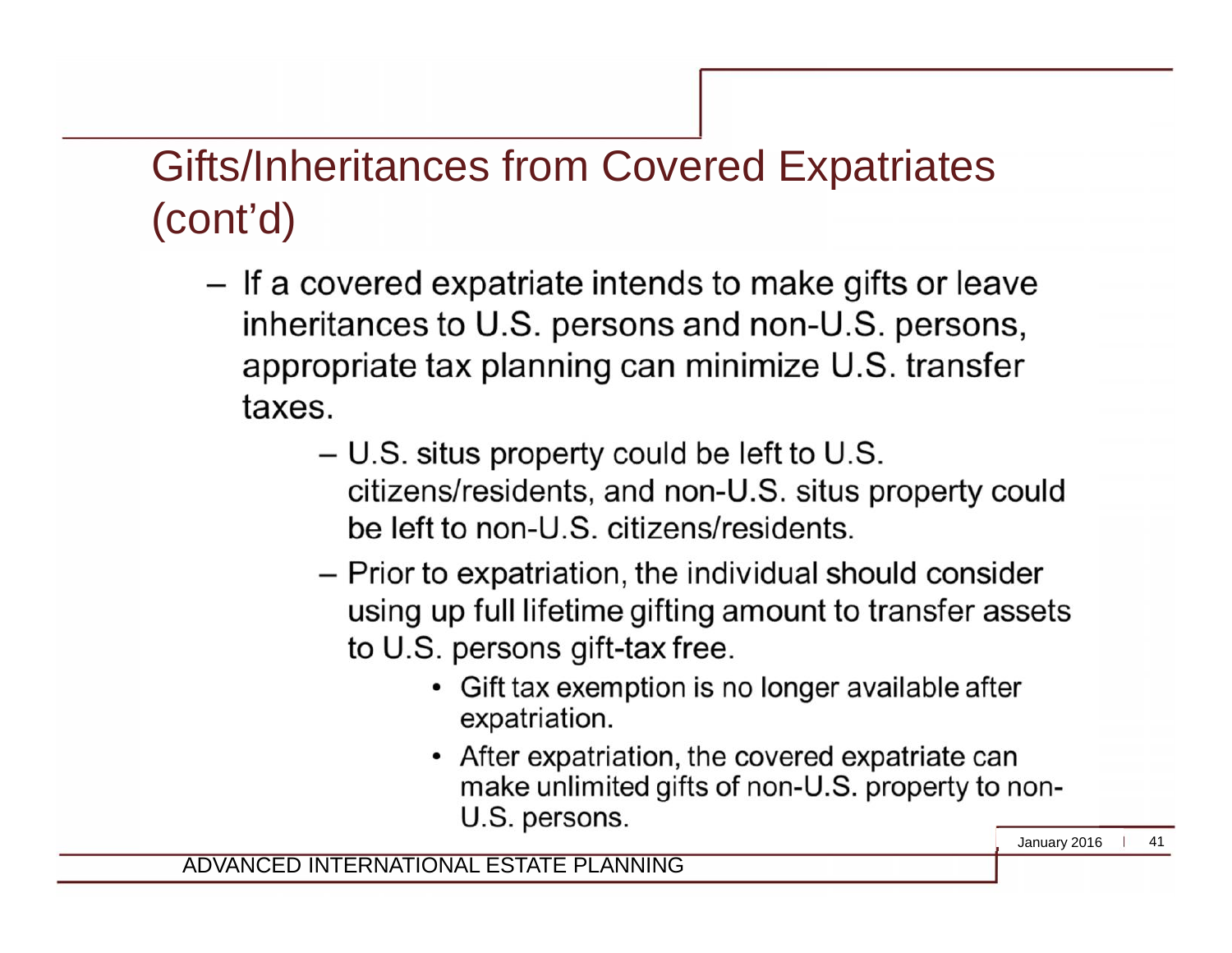- Tax basis considerations
	- Income tax provisions of the Code do not provide for an income tax basis increase attributable to gift tax paid on the gift under Chapter 15.
	- Careful consideration must be given to assets selected to be gifted to U.S. persons, including the income tax implications to the covered expatriate and the donee.
		- It may be advisable to gift high-basis property, or to sell low-basis property and gift the proceeds.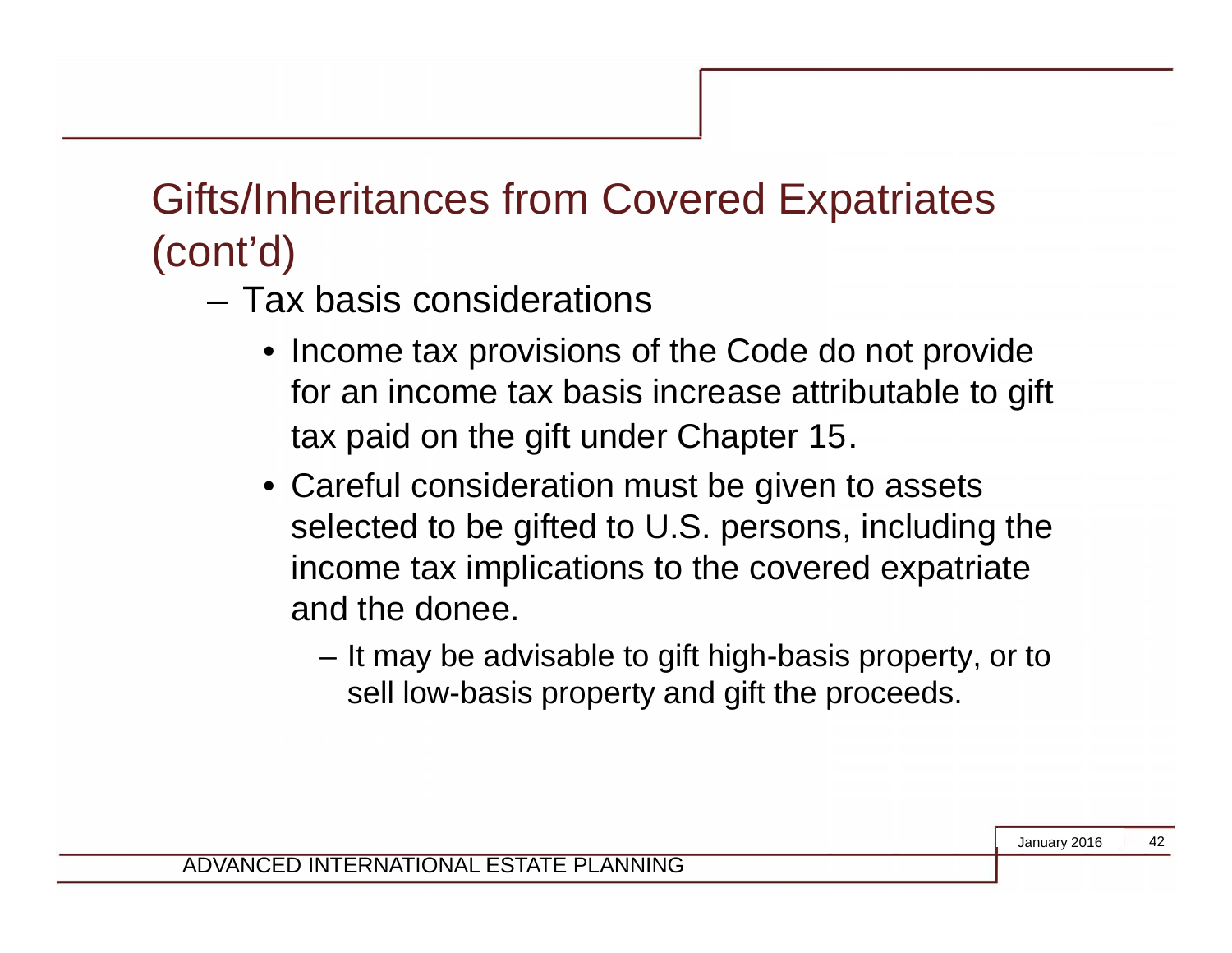# Pre-Immigration Planning

- Realize gains on appreciated securities prior to establishing residency
- Make gifts to NRA spouse before residency to avoid limitations
- Make gifts to third parties
- Liquidate or reorganize foreign corporations to avoid CFC or PFIC
- Consider transfers to irrevocable trust to remove from donor's estate
- Consider purchasing offshore life insurance